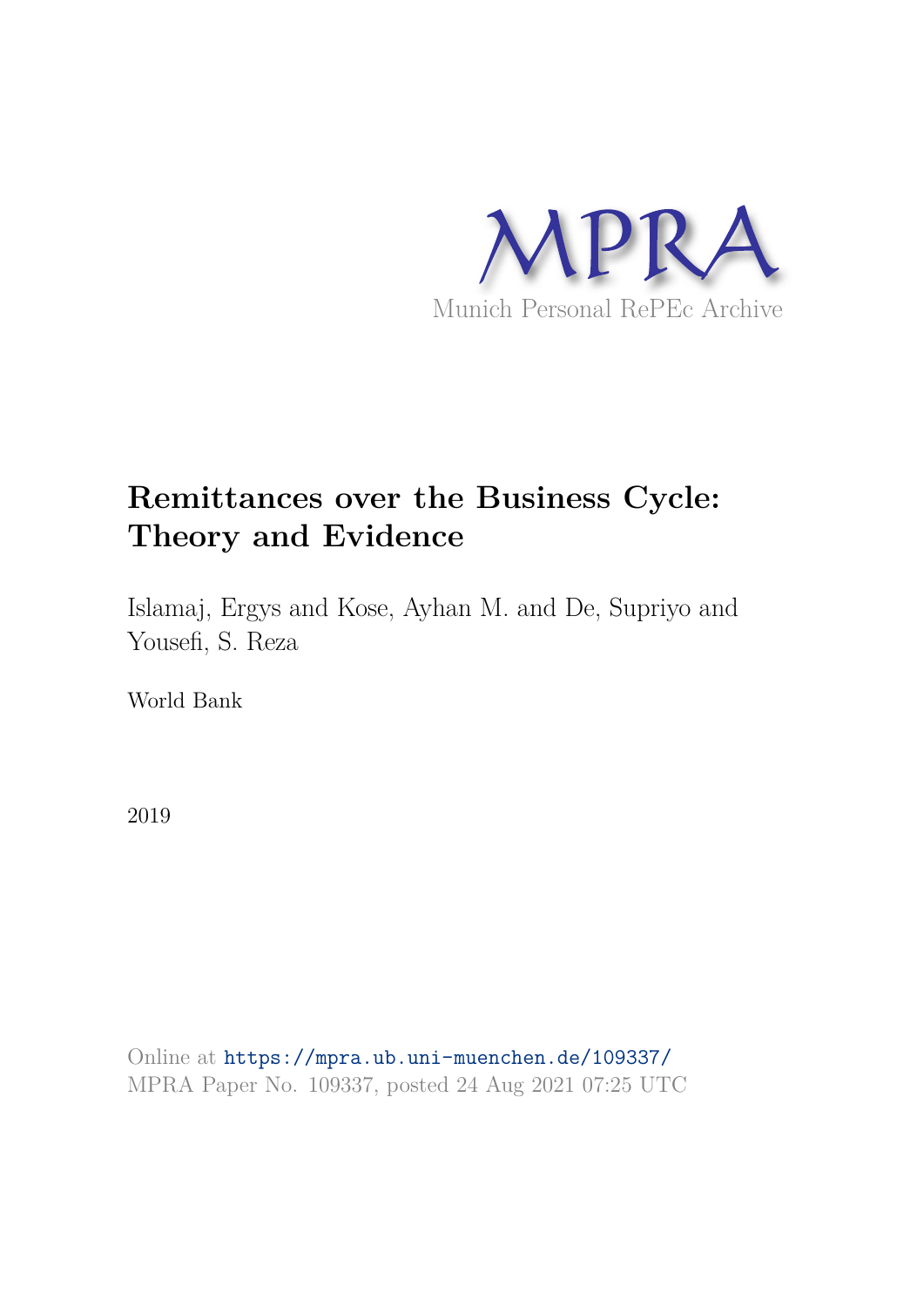# Remittances over the Business Cycle: Theory and Evidence

## Supriyo De, Ergys Islamaj, M. Ayhan Kose, and S. Reza Yousefi<sup>\*</sup>

Abstract: We examine the behavior of remittances over the business cycle and their potential to act as a "stabilizer" during periods of high business cycle volatility. Two main findings are reported. First, remittances are less volatile than other foreign currency flows and do not appear to systemically comove with business cycle fluctuations. Second, remittances are relatively stable even during episodes of sharp business cycle volatility, such as those associated with sudden stops and financial crises. We also provide an overview of the theoretical literature on the implications of different motives to remit for the cyclical behavior of remittances.

Keywords: remittances, business cycles, acyclical, sudden stops. JEL classification: F24, F32, F45, G01

<sup>\*</sup> De (World Bank; [sde@worldbank.org\)](mailto:sde@worldbank.org); Islamaj: (World Bank; [eislamaj@worldbank.org;](mailto:eislamaj@worldbank.org) *Corresponding Author*); Kose: (World Bank, Brookings Institution, CAMA and CEPR; akose@worldbank.org); and Yousefi (International Monetary Fun[d s.reza.y@gmail.com\)](mailto:s.reza.y@gmail.com). We would like to thank two referees for their valuable comments. Pablo Acosta, Poonam Gupta, Andrea Presbitero, Sanket Mohapatra, Dilip Ratha, Sergio Schmukler, Nikola Spatafora, Dana Vorisek, Sherrie Brown and participants at the GCER May 2015 Conference, the 8th International Conference on Migration and Development, and KNOMAD Brown Bag Seminar also provided useful suggestions. Any remaining errors are our own. The findings, interpretations and conclusions expressed in this paper are entirely those of the authors and should not be attributed to the World Bank, International Monetary Fund, their Executive Directors, or the countries they represent.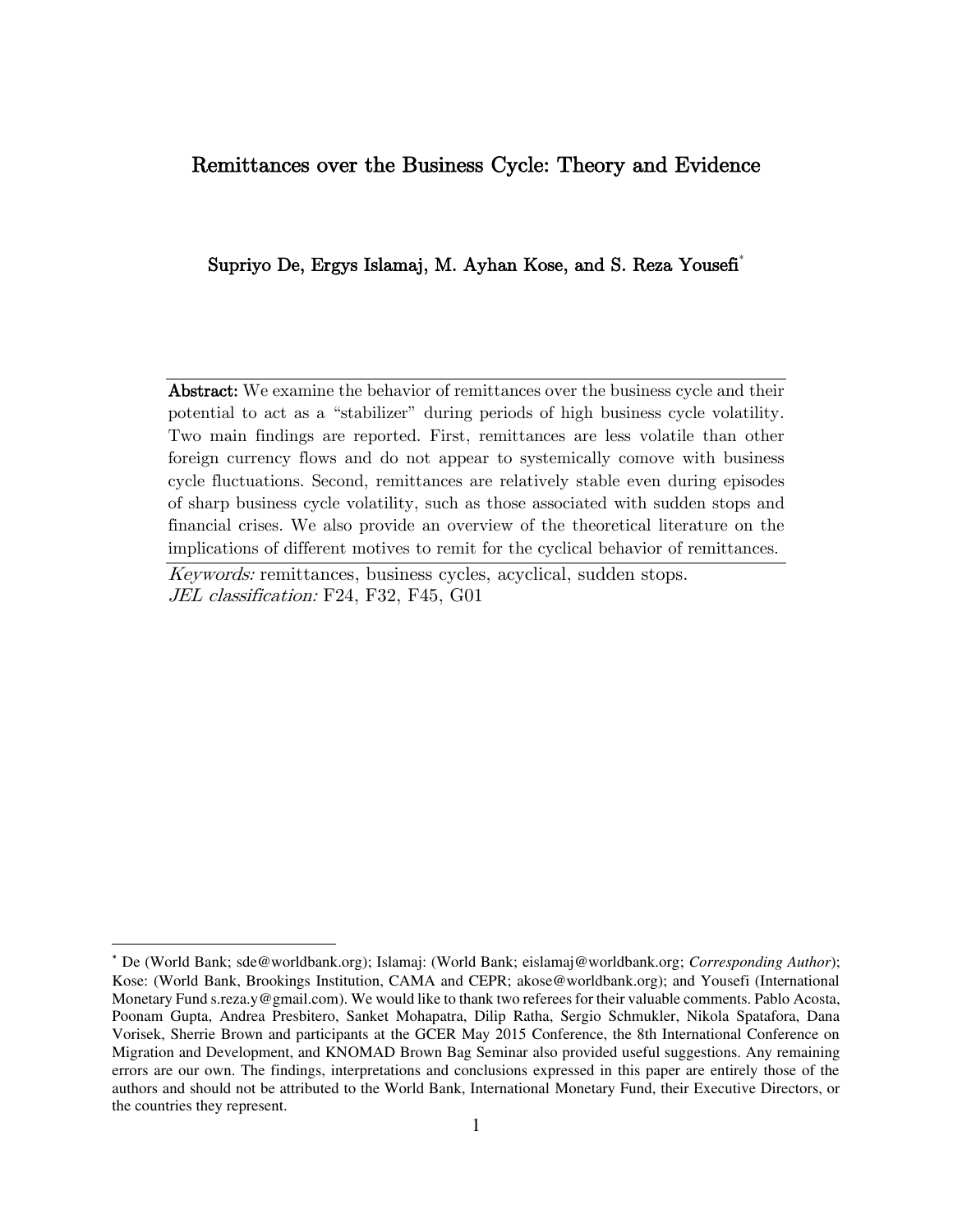#### 1. Introduction

Remittances to developing countries since 2000 have been significant both as a share of GDP and compared with foreign direct investment (FDI) and official development assistance (ODA) (Figures 1 and 2). Some studies report that remittances support household consumption following natural disasters or other economic shocks.<sup>1</sup> Given their size and the fact that they are used to fund consumption needs of the recipients, remittances have the potential to counterbalance adverse output effects during economic downturns and sudden stops in capital flows.

However, the potential of remittances to help mitigate the adverse effects of shocks is directly related to their behavior over the business cycle. If remittances are procyclical, meaning that they increase during expansions and decline during downturns, they will likely exacerbate the cycle. If, on the other hand, remittances are acyclical or countercyclical, then they have the potential to help moderate economic fluctuations.

In theory, the behavior of remittances over the cycle is related to the motives to remit. In the broadest categorization, remittances can be driven by either altruism or self-interest (Lucas and Stark, 1985; Amuedo-Dorantes and Pozo, 2006). In the former case, remittances are believed to be unrequited transfers without expectations of personal gain sent to relatives during large shocks and tend to be countercyclical. In the latter case, remittances are usually used for investment in the home country and are likely to be procyclical with respect to the business cycle of the recipient economy.

The empirical literature on the cyclical behavior of remittances has been inconclusive. Some studies find that remittances are largely altruistic and countercyclical with respect to the recipient economy (Frankel, 2011; Bettin et al., 2015). Other studies challenge these results and report that the investment-driven, procyclical tendency may be more prevalent (Lueth and Ruiz-Arranz, 2008; Guiliano and Ruiz-Arranz, 2009). Whereas countercyclical remittances flows can mitigate macroeconomic volatility, procyclical flows have the potential to deepen it (Durdu and Sayan, 2010; Acosta et al., 2009).<sup>2</sup> The behavior of remittances during episodes of elevated macroeconomic volatility, such as current account reversals and financial crises, remains understudied in the literature.

Because of the limited research on the dynamic patterns of remittances, many important questions remain unanswered. This paper examines the behavior of remittances over the

<sup>&</sup>lt;sup>1</sup> For example, following the 2010 earthquake in Haiti, remittance inflows grew by more than 6 percentage points compared to the previous year, and continued to grow in the subsequent years. Yang and Choi (2007) find that remittance inflows made up for about 60 percent of declines in household income in the Philippines following El Nino rainfall shocks (for other work on the topic, see Yang, 2008; Bettin and Zazzaro, 2018).

 $2A$  few studies have investigated the ability of remittances to help reduce macroeconomic volatility. These studies vary in country coverage and methodology. Amuedo-Dorantes and Pozo (2011); Craigwell et al. (2010); Bugamelli and Paterno (2011); and Chami et al. (2012) find that remittances are negatively correlated with output growth volatility.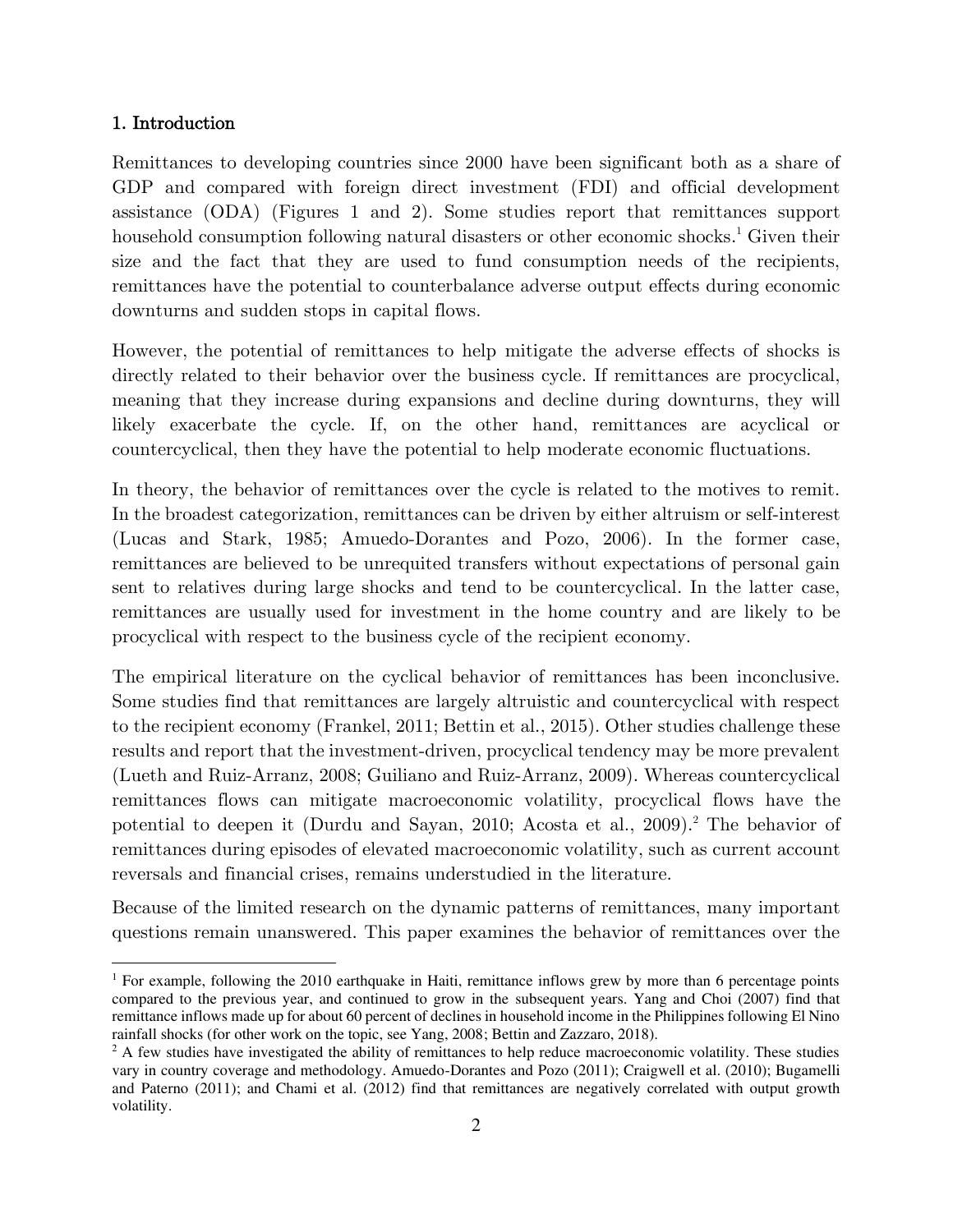business cycle and their potential to act as a "stabilizer" during periods of high business cycle volatility. Specifically, it addresses three main questions: First, what does theory imply about the behavior of remittances over the business cycle? Second, what is the behavior of remittances over the business cycle and how does that compare with the behavior of other types of inflows, such as FDI, portfolio equity, and ODA? Third, how do remittances fluctuate during sudden stops and financial crises?

Our analysis adds to the literature in several ways: First, it documents a number of stylized facts about the cyclical behavior of remittances. More specifically, it examines the cyclical features of remittances for a widely inclusive set of 109 countries for the period 1980–2015. It also provides a comparison of different methodologies used in the literature to analyze the cyclical features of remittances. Second, it investigates the behavior of remittances during episodes of sudden stops and financial crises. Finally, it provides a broad overview of the theoretical literature on the motives to remit and the implications that these motives have for the behavior of remittances over the business cycle.

The main empirical findings are the following: First, remittances are largely acyclical with respect to the recipient country. Second, remittances are less volatile than other types of inflows, including FDI and ODA. At the same time, remittances are *less* procyclical than financial flows, but more procyclical than ODA. Finally, remittances display resilience during sudden stops and financial crises. Whereas capital inflows decline sharply during these episodes, remittances stay stable. These results suggest that remittances can help counterbalance the effects of volatile financial flows.

The rest of the paper is organized as follows. Section 2 provides a broad overview of the theoretical underpinnings of the motives to remit. Section 3 describes the data. Section 4 documents the cyclicality and volatility of remittances. Section 5 analyzes the behavior of remittances during sudden stops and financial crises. Section 6 offers some concluding remarks and suggestions for future work.

## 2. Cyclical Behavior of Remittances in Theory

In theory, the cyclical properties of remittances are closely related to the motives that drive remittances. At the individual level, these motives have direct implications for the amount, timing, and frequency of remittances. At the aggregate level, they may affect the volume of flows and their variability over the business cycle, in both the remittancerecipient (home) and origin (host) countries. This section briefly discusses the drivers of remittances and their implications for the cyclical features of remittances with respect to the origin and recipient economies. Remittances are driven by either altruistic motives or self-interest. In the former case they usually tend to be countercyclical. In the latter case, they are largely procyclical.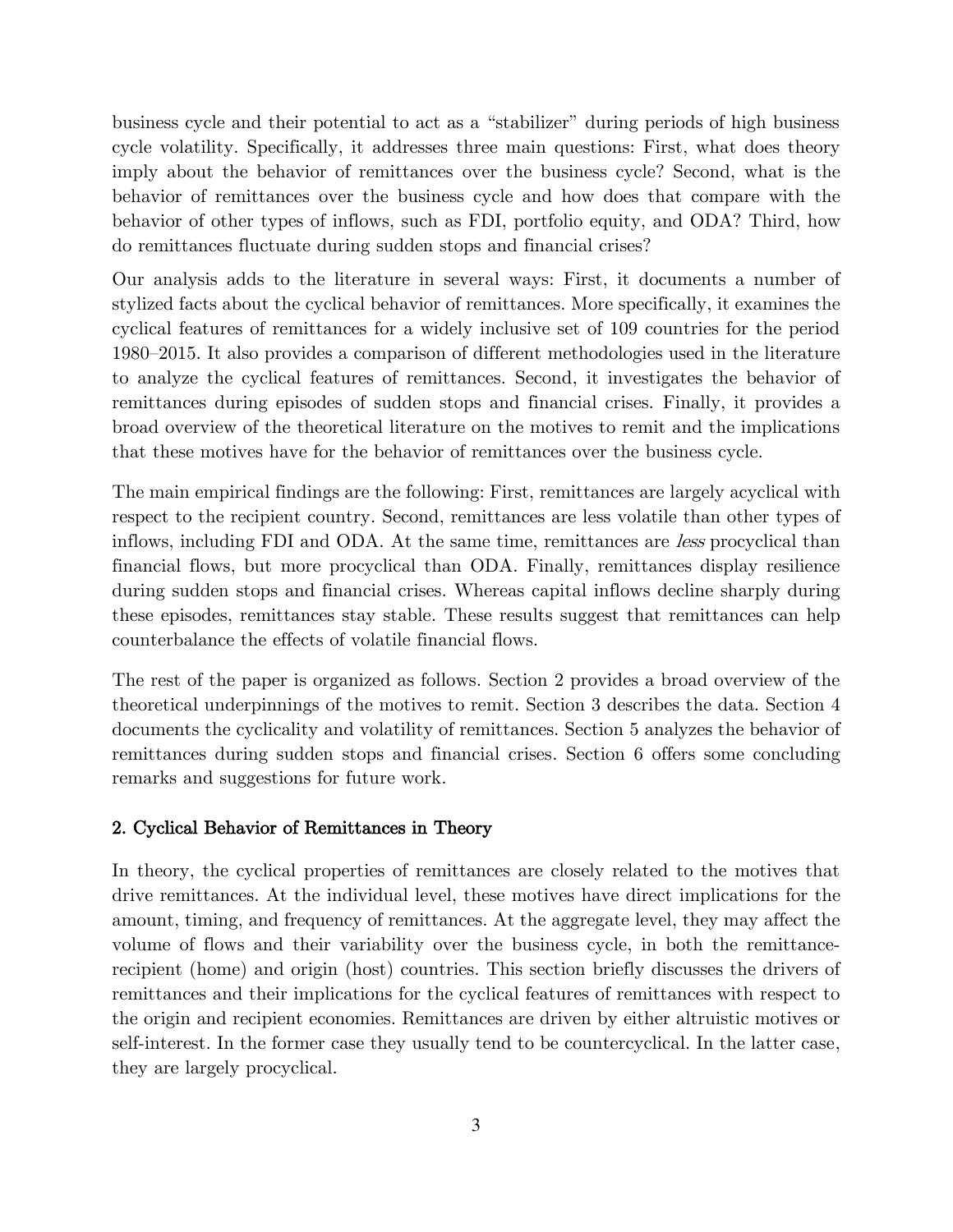Among motives that drive remittances, the most basic distinction is between altruistic motives and those driven by self-interest. Whereas altruistic motives are not linked to any past contracts or expectations related to personal gain, the self-interest motive implies an exchange in which remittances are a resource belonging to the remitter that is exchanged for goods and services that provide utility to the remitter. A more detailed classification of motives includes altruism, insurance, strategic considerations, exchange, inheritance, and investment (Rapoport and Docquier, 2006). The relationship between these motives and possible responses of remittances to changes in remittance-recipient (home) country GDP and origin (host) GDP are presented in Table 1. In theory, the first three motives are expected to lead to a countercyclical relationship between remittances and GDP fluctuations in the home country whereas the last three produce a procylical one.

#### Motives that lead to countercyclical remittances

Altruistic. If the motivations are altruistic, remittances would increase when the receiving economy is in a downturn and vice versa. This would imply a negative relationship between remittances and recipient economy GDP resulting in countercyclicality. Higher GDP in the origin country is likely to increase altruistic remittances.

Insurance. Because of the absence of means to cover risks arising from variability of income and employment in their home countries (such as unemployment insurance), members of a household migrate to another country whose business cycles are not correlated with those of the home country. The migrant and the family members left behind enter into an arrangement whereby the former sends remittances to cope with hard times while the latter pay for costs of migration.<sup>3</sup> The insurance motive leads to countercyclicality since remittances help moderate the impact of an adverse shock in the recipient country.

Strategic considerations. These arise from a view that prospective employers may not be able to initially ascertain the productivity of immigrant workers and consequently pay them according to the average productivity of their migrant community or country group. This circumstance induces higher-productivity migrants to send remittances as "bribes" to lower-productivity potential migrants to encourage them to stay in the home country. In this case, decreased income opportunities at home may increase the propensity of those left behind to migrate, so more remittances may have to be sent to compensate them. This would imply countercyclicality with respect to the recipient country's GDP.

<sup>&</sup>lt;sup>3</sup> Amuedo-Dorantes and Pozo (2006) find evidence of the opposite arrangement whereby the family provides insurance to the remitter.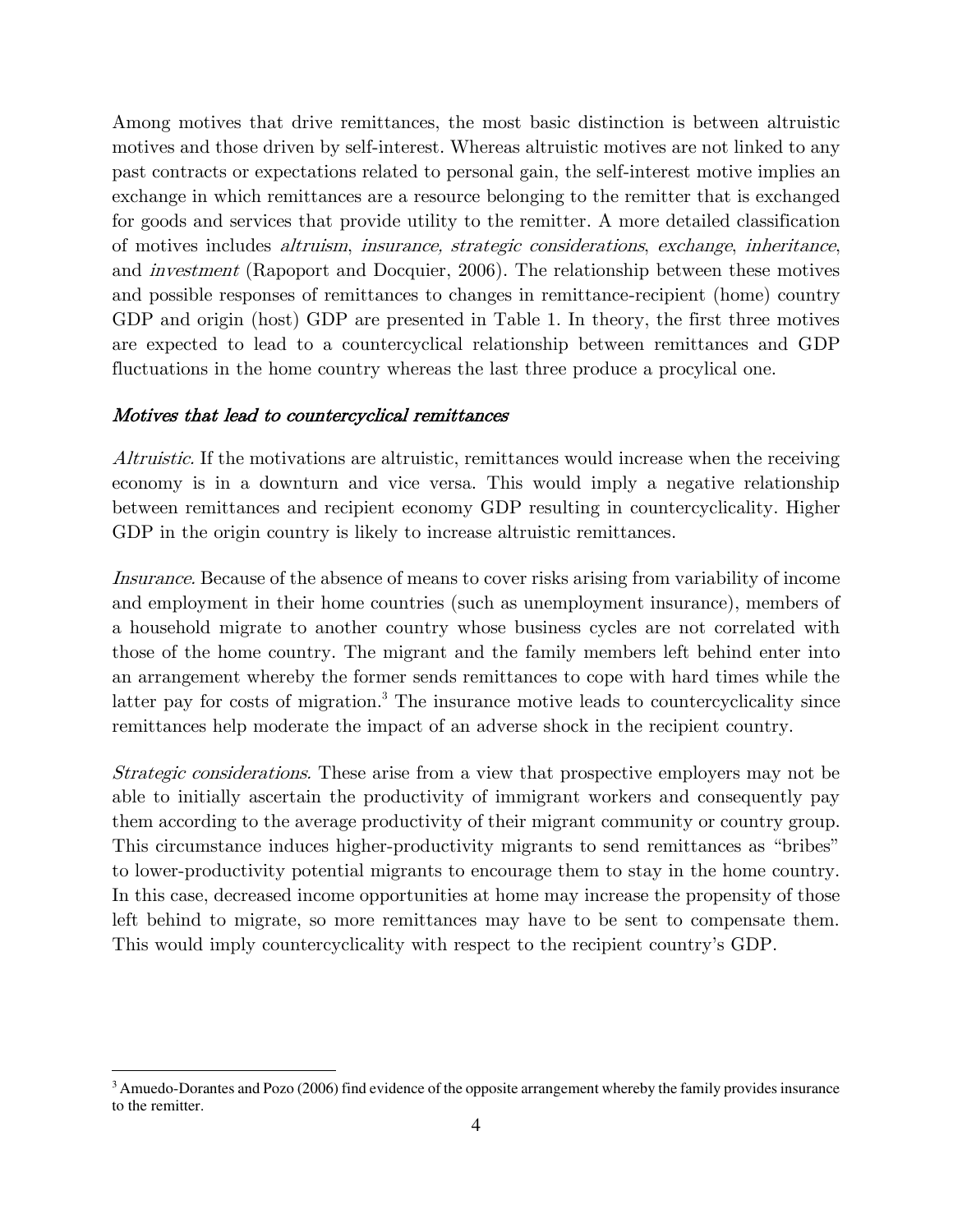# Motives that lead to procyclical remittances

Exchange. The exchange motive implies that remittances "purchase" certain services like taking care of property or relatives (elders or children). Improvements in the recipient country's economy could increase the price of services and the returns the recipients could get from activities other than that mandated by the sender. This would lead to procyclicality with regard to the recipient economy.

Inheritance. The migration process is viewed as an arrangement that involves an informal contract whereby the family finances the migrant with the understanding that a future stream of remittances will accrue to them. Potential inheritances act as an enforcement device to ensure that migrants do not renege on their promise or encourage them to send higher amounts in the hope of receiving a favorable share of the bequest (Hoddinot, 1994). In this case higher GDP in the recipient country increases the value of the bequest and prompts more remittances. This would again lead to procyclicality.

Investment. The investment motive implies that families send migrants to increase the family's income. In this case, remittances are a return on the deployment of human capital. The family members then act as agents managing the funds on behalf of the remitter and this becomes similar to the exchange model. If investment is the motive, improved economic circumstances in the recipient country would increase remittances, leading to procyclicality.

The cyclical response to changes in sending-country GDP may be indeterminate in the case of insurance- or investment-driven remittances. If migrants retain income opportunities in a downturn, remittances under both motives may increase. This outcome is more likely if returns on assets in the origin country are lower than in the recipient economy. This would lead to countercyclicality with respect to the sending country's GDP.<sup>4</sup> However, if the migrant loses income opportunities in the origin country because of the downturn, remittances would be procyclical with respect to its GDP.

## 3. Data

The sample comprises observations primarily from the World Bank's World Development Indicators.<sup>5</sup> The data are unbalanced and cover the period 1980–2015 for 109 countries. Table A1 in Appendix provides a list of all variables used, together with the source for each variable. The dataset includes 27 advanced economies, 28 emerging market

<sup>&</sup>lt;sup>4</sup> There can also be mixed motives. More complex theoretical formulations encompass merit goods whereby the remittances recipient renders nonmarket services.

<sup>&</sup>lt;sup>5</sup> For details on the remittances data, including issues related to measurement and underreporting, see Clemens and Mckenzie (2014), Alvarez et al. (2015), and Plaza and Ratha (2017).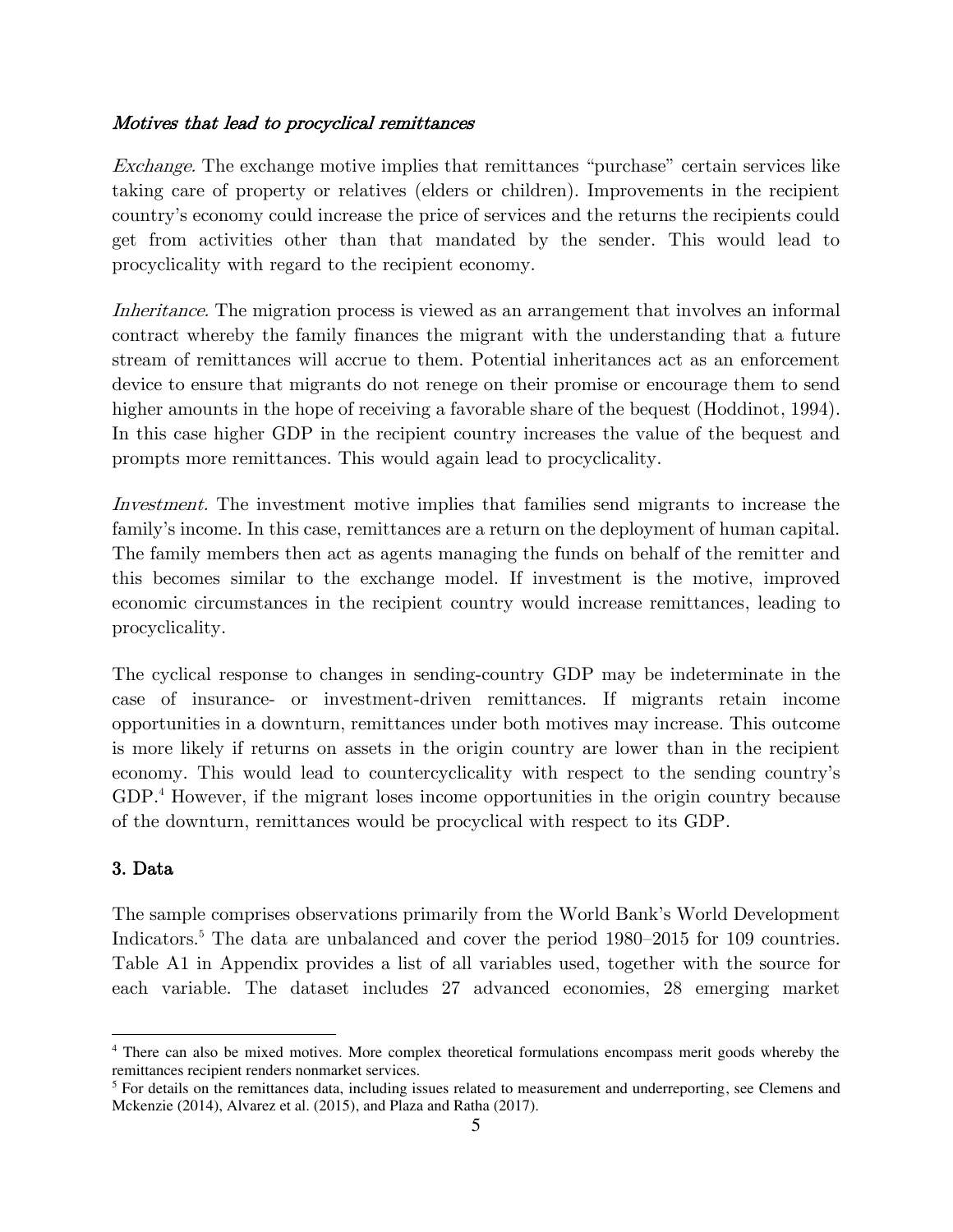economies, and 54 other developing economies. Remittances include personal transfers and compensation of employees, which are both items in the balance of payments framework. A large number of emerging market and developing economies have received substantial inflows of capital as well as remittances during the 2006-2015 period. We examine these countries in a separate country group, namely the Remittance and Capital Flow Intensive countries (RCI group). The RCI group includes countries that have, on average, experienced ratios of remittances to GDP higher than 1 percent during 2006- 2015 period *and* either FDI inflows greater than 3.5 percent or equity inflows greater than 1 percent of GDP, on average, during the same period (the cutoffs correspond to median values for the full sample).

Remittances as a share of GDP are comparable to FDI flows and higher than portfolio equity inflows. For developing economies and RCI countries, remittances surpass FDI and ODA flows (Figure 2). Summary statistics are provided in Table 2. In developing economies, remittances, on average, amount to close to 80 percent of reserves, and, in a large number of countries, remittances constitute the single largest source of foreign exchange.<sup>6</sup>

#### 4. Cyclical Features of Remittances

This section examines the question of how remittances behave during business cycle fluctuations and other large macroeconomic shocks. The analysis is carried out in several steps. First, the comovement of remittance inflows with GDP is analyzed using unconditional correlations. Second, remittances' comovement with other types of foreign currency flows is examined, along with how they differ in volatility. Third, the behavior of remittances during sudden stops and financial crises is studied.

When analyzing the time-series properties of variables in macroeconomics, it is common practice to detrend the series by using different types of filters. These filters basically eliminate both the long-term trend and any rapidly varying or irregular movements, leaving behind only the relevant cyclical variation in the time-series under consideration. Cyclicality is defined here as the correlation between the detrended series of GDP and the relevant flow. Each series is decomposed into trend and cyclical components using the Hodrick-Prescott filter for the period 1980–2015. Following Ravn and Uhlig (2002), a smoothing parameter of 6.25 is used for annual data. The robustness of the main findings is checked with the Baxter-King filter, which yields similar results.

<sup>6</sup> For example, remittances as a percentage of GDP are high for Tajikistan (32 percent), the Kyrgyz Republic (33 percent), Nepal (28 percent), Moldova (20 percent), Haiti (29 percent), Honduras (19), El Salvador (20), and many other countries. They are large as a percentage of exports for Tajikistan (467 percent), Nepal (418 percent), and Haiti (229 percent), among others. Remittances as a percentage of reserves are high for Tajikistan (542 percent), Pakistan (191 percent), El Salvador (144 percent), Egypt (108 percent), Honduras (104 percent), and the Kyrgyz Republic (102 percent), among others.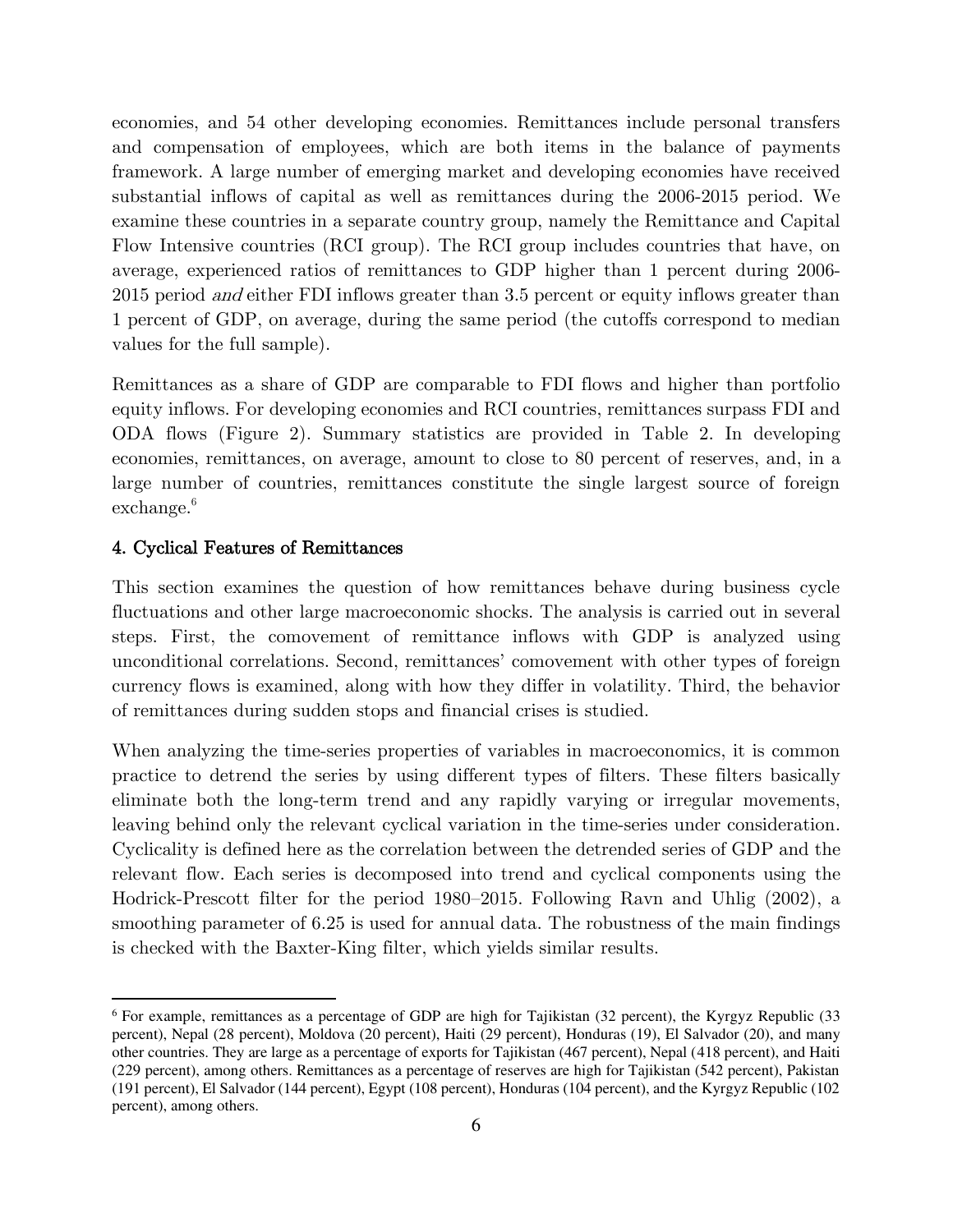Foreign currency inflows are classified as (1) *procyclical* if the correlation between output and the cyclical component of flows is positive and statistically different from zero; (2) countercyclical if it is negative and statistically different from zero; and (3) acyclical if the correlation is not statistically different from zero.<sup>7</sup> Remittances are acyclical in approximately 80 percent of countries (Figure 3). Remittances appear to be more procyclical for high-remittances countries and RCI countries (28.6 and 39.7, respectively), suggesting that in several countries in those groups, remittances are more prone to exacerbate business cycle movements in the recipient economy. At the same time, on average, remittances are not correlated with capital inflows.<sup>8</sup>

The median correlation coefficient of remittances with GDP is 0.06, ranging from  $-0.03$ for the group of emerging market economies, to 0.18 for the RCI countries group (Table 3). How do these results compare with other studies that use cross-country data? As mentioned in the introduction, some studies find that remittances are negatively correlated with output fluctuations in the recipient economies (Frankel, 2011; Bettin et al., 2015).<sup>9</sup> In contrast, other studies find that remittances are positively correlated with income in the recipient countries (Giuliano and Ruiz-Arranz, 2009; Sayan, 2006; Cooray and Mallick, 2013). Ruiz and Vargas-Silva (2014) argue that cyclicality of remittances with respect to the receiving economy can be country or corridor specific.

Our findings suggest that remittances are mostly acyclical, with variations across countries.<sup>10</sup> Remittances are not strongly correlated with capital flows either, with the median correlation equal to 0.08. These flows have been found to behave procyclically in emerging markets and developing countries (Kaminsky et al., 2005). Across different groups, remittances are weakly correlated with portfolio equity flows, total inflows, ODA, and net exports. Overall, remittances appear to be a more stable (less volatile) source of external resources than financial inflows, including ODA.<sup>11</sup>

 $^7$  This approach is quite standard in the business cycle literature (Kydland and Prescott, 1990; Pallage and Robe, 2001).

<sup>&</sup>lt;sup>8</sup> Refer to Table A2 for further details about the cyclicality of remittances and other flow for each country group.

<sup>&</sup>lt;sup>9</sup> Singh et al. (2011), Combes et al. (2014), Bugamelli and Paterno (2011), and Chami et al., (2012) analyze this issue. These studies differ significantly in the data and methodology they employ. Some focus on single countries or regions. For example, Bettin et al. (2015) study remittances from Italian provinces to developing countries. Studies focusing on earlier time periods are more susceptible to measurement issues in remittances data (Clemens and McKenzie, 2014). With respect to migrants' host countries, Bettin et al. (2012) find that positive shocks to host-country GDP are likely to translate into larger remittances.

<sup>&</sup>lt;sup>10</sup> This heterogeneity strengthens the argument that the effects of remittances on the macroeconomy should be evaluated in a general equilibrium framework that takes into account country-specific conditions, as in Durdu and Sayan (2010).

 $11$  The results are broadly similar when volatility is defined as the coefficient of variation (standard deviation of the series over the sample period normalized by the mean of the corresponding flow). These findings are also in line with previous studies in the literature (Constantinescu and Schiff, 2014).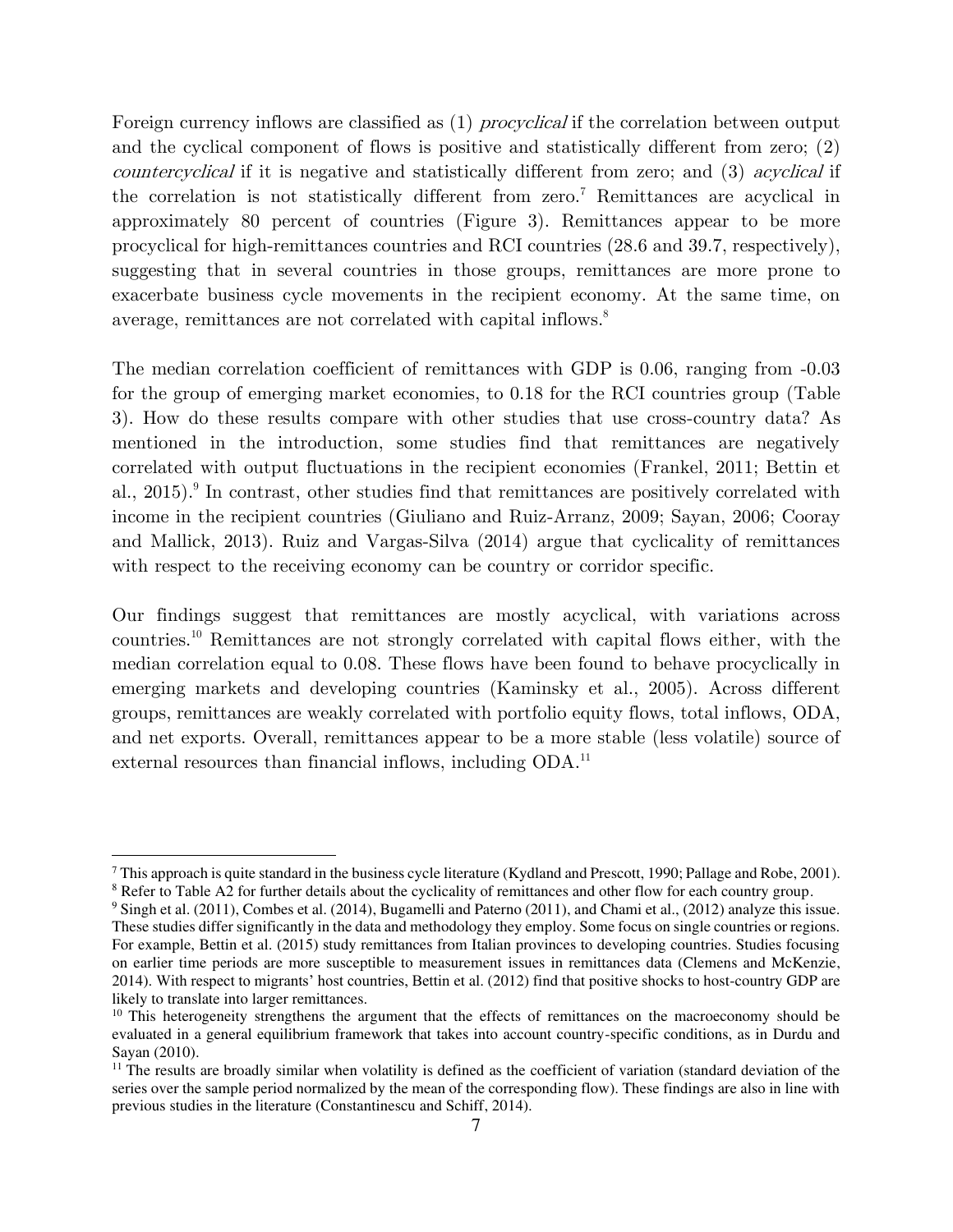As a further robustness check, the cyclicality of remittances is calculated following different methodologies used in previous work that studies business cycle properties of foreign currency flows. The results are shown in Table 4. Broner et al. (2013) look at the correlations between growth of real GDP and the de-meaned financial flow that is normalized by dividing by trend GDP. The results from this method are similar in magnitude to the previous results of this analysis, confirming the main findings.<sup>12</sup> Another important study, Kaminsky et al. (2005), uses the cyclical component of real GDP and the nominal value of capital flows to establish the cyclicality of financial flows. The present paper finds higher correlations for each country group (and a higher percentage of procyclical countries). This outcome is not unexpected, because inherently prices may be correlated with GDP and this method would produce higher correlations.<sup>13</sup>

Chami et al. (2012) calculate the correlations between the cyclical component of real GDP and remittances divided by GDP. By construction, the two variables are expected to be negatively correlated. The present exercise finds, on average, low negative correlations, similar to those reported by Chami et al. (2012). This correlation would be interesting if it suggested procyclicality or acyclicality and should be of no surprise if the result is negative (Column 4 of Table 4). A similar argument can be made when using the Pallage and Robe (2001) methodology, in which the authors divide the flow (of aid) by the import price deflator. Our calculations show that import prices are positively correlated with GDP, and by construction, the results would be biased toward negative correlations.

To sum up, capital flows, such as FDI and debt flows, are often procyclical. As such, they can exacerbate output fluctuations and contribute to the volatility of consumption in emerging market and developing economies.<sup>14</sup> Although remittances are not necessarily countercyclical, their acyclicality suggests that they have the potential to at least provide some stability for the balance of payments, and hence for the economy more generally, when capital inflows decline. The next section examines whether these broad trends about the relative stability of remittances are preserved during periods of sharp macroeconomic volatility.

 $12$  This method is more suitable if the series were to be used in cross-country regressions, which is what Broner et al. (2013) do.

<sup>&</sup>lt;sup>13</sup> Despite the inherent bias toward a positive correlation, only 38.5 percent of the countries exhibit procyclical behavior of remittances, and in about 55 percent of the sample remittances appear to be acyclical (Column 3 of Table 4).

 $14$  Kaminsky et al. (2005) also show that capital flows are highly procyclical. Contessi et al. (2013) document that the components of inward capital flows are also procyclical for the group of G7 economies. Islamaj (2014) shows that capital flows may increase the volatility of output by increasing specialization.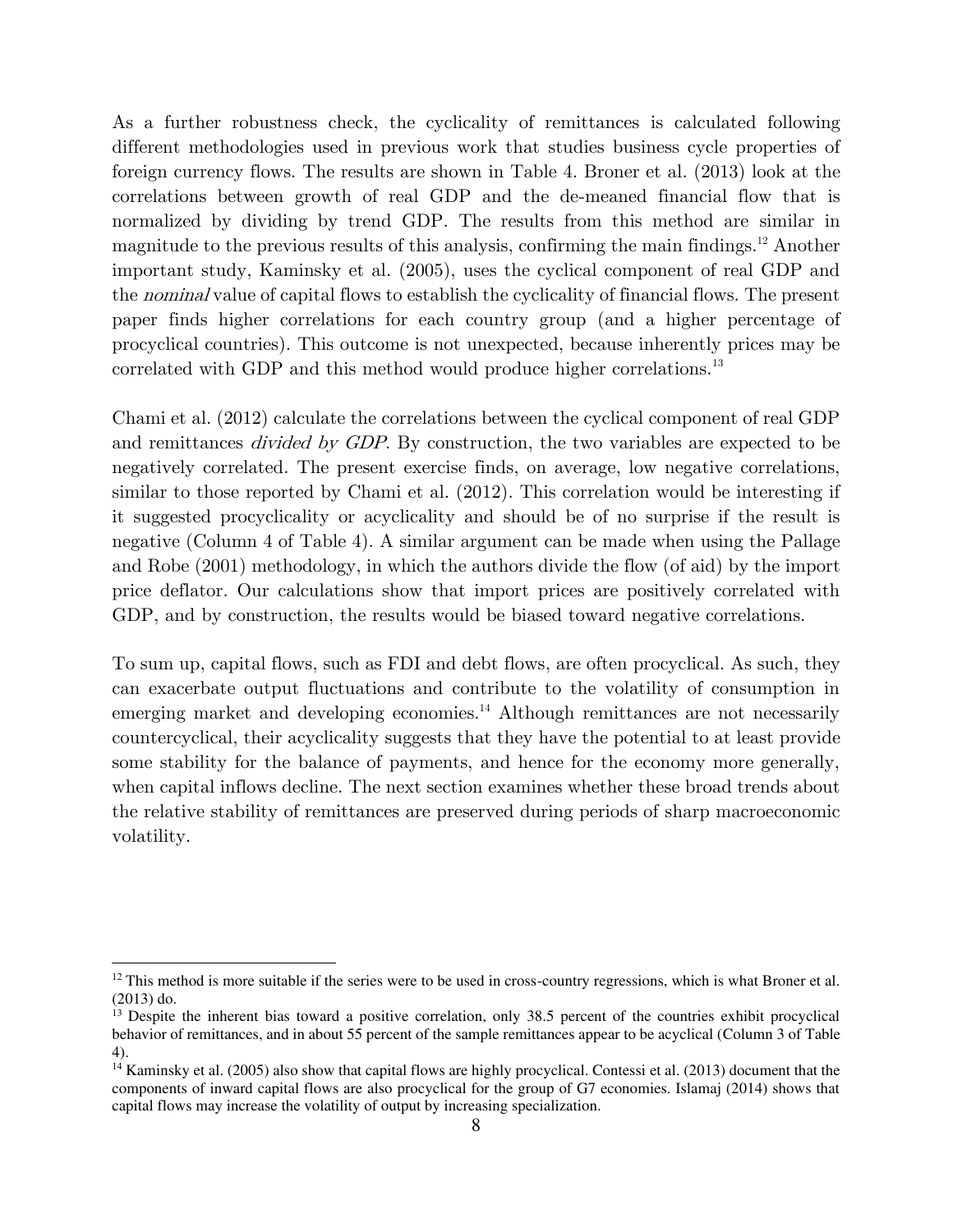## 5. Behavior of Remittances during Periods of Large Macroeconomic Shocks

The resilience of remittances over the business cycle is one argument for supporting the stabilizing role that they may bring to emerging market and developing economies. However, the cycles in emerging market and developing economies are often exacerbated by sharp capital flow reversals and financial crises. How do remittances behave during these major episodes of macroeconomic and financial volatility?

To answer this question, the behavior of remittances during sudden stops and financial crises is analyzed. A sudden stop, defined as a sharp decline in gross capital inflows, is often associated with increased risk of macroeconomic volatility and financial crises in emerging market and developing economies. The timing of sudden stops can be identified using a variety of methodologies. This exercise follows the methodology of Forbes and Warnock (2012) and identifies a large number of sudden stops over during the period 1990–2015. Table A3 in the Appendix provides a complete list of sudden-stop episodes.

The global financial crisis starting in 2008 saw a plethora of sudden stops in capital inflows. In contrast, remittances showed slight above-trend growth during the financial crisis (Figure 4). The same pattern is observed during previous, less severe and less synchronized crisis episodes, with remittances generally displaying resilience, while capital inflows gyrate. The results are similar for other country groupings, including for emerging markets and RCI economies taken separately (Table 5).

Whereas capital flows, on average, decline about 14.8 percent during the initial year of a sudden stop episode and continue to fall by another 10 percent the following year, remittances tend to increase by 6.6 percent during the first year and another 5.7 percent in the subsequent year. Moreover, remittances are resilient in emerging markets and RCI economies taken separately, even though the decline in capital inflows for these country groups is often sharper than for other groups. During the first year of a sudden stop, capital inflows to emerging markets fall 25.2 percent, on average, whereas remittances increase by 6.8 percent (Table 6).

Remittances also show resilience during financial crises, including banking, currency, and sovereign debt crises. We use the dates of financial crises from the database of Laeven and Valencia (2013. We compare the behavior of remittances with that of other types of capital inflows during crises. Although capital inflows have been feeble, remittances are stable during crises. Compared with two years before a crisis starts, total capital inflows fall, on average, by as much as 65 percent two years after the onset of a currency crises, whereas remittances appear to be 15 percent higher. The difference is even starker for banking crises, with capital inflows falling as much as 83 percent, whereas remittances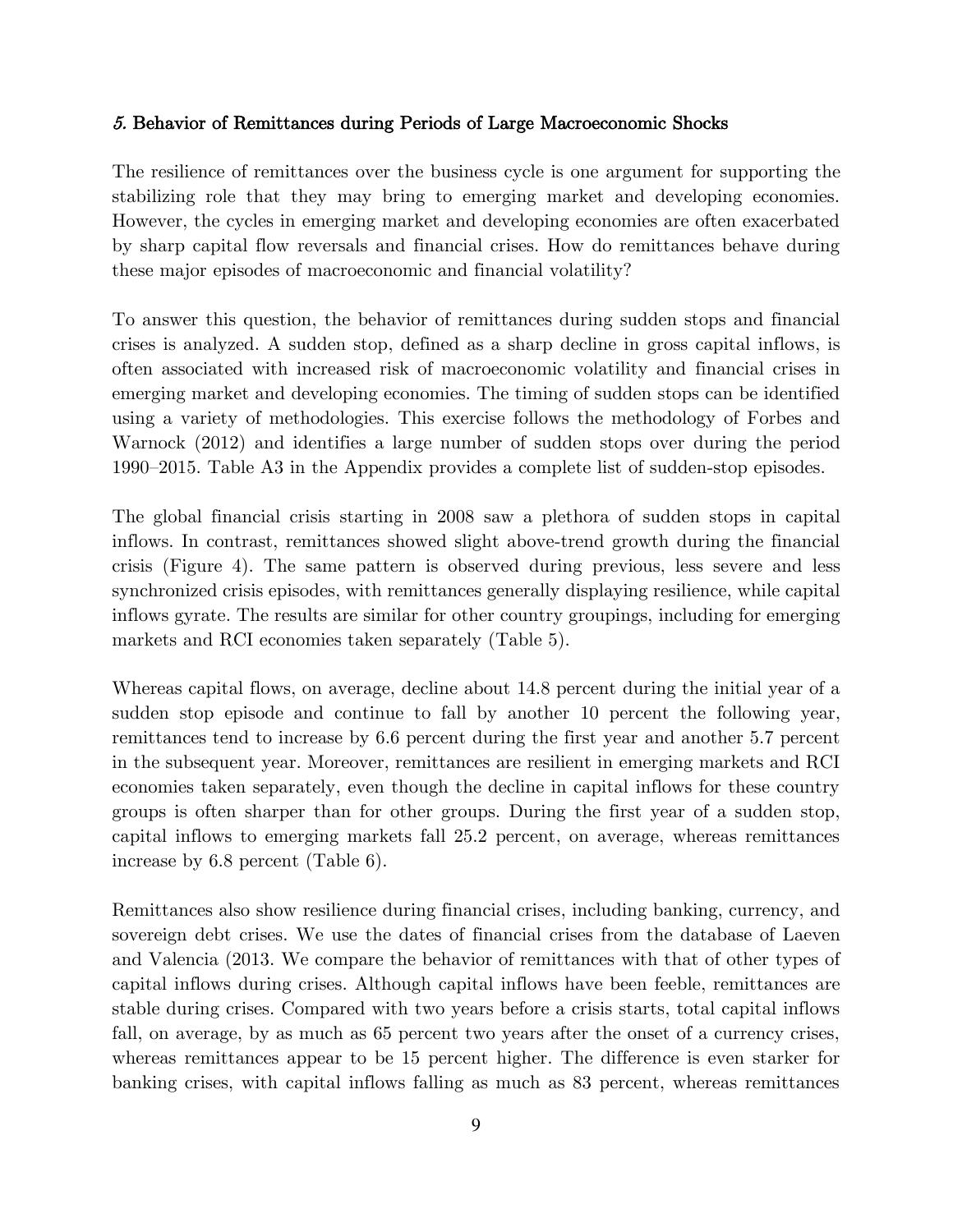increase by 24 percent. For any crisis, two years after the onset remittances increase, on average, by 18 percent compared with two years before the crisis, whereas total inflows fall by as much as 80 percent during the same period (see Tables A4-A5 for details). These results suggest that remittances are quite resilient even during periods of large macroeconomic shocks.

### 6. Conclusions

We analyze the behavior of remittances over the business cycle and during episodes of large macroeconomic shocks, such as sudden stops and financial crises. The analysis is carried out in three steps. First, the cyclical properties of remittances in theory are reviewed. Our brief review of theory suggests that these properties are closely related to the motives that drive remittances. Remittances are driven by either altruistic motives or self-interest. In the former case they usually tend to be countercyclical. In the latter case, they are largely procyclical.

Second, we analyze the cyclicality of remittances over the business cycle using a large sample of countries for the period 1980–2015. The findings suggest that remittances are relatively stable and acyclical. In contrast, debt flows and FDI are procyclical. Stability and acyclicality imply that remittances have the potential to support activity in the face of economic adversity. This finding is particularly important in emerging market and developing economies, where remittances are used to finance household consumption directly. Third, we study the behavior of remittances during episodes of elevated macroeconomic volatility. Remittances have been stable during these episodes, including sudden stops and financial crises. Remittances are quite resilient even in countries with large remittance inflows.

These results point to multiple avenues for future research. First, there is a considerable degree of heterogeneity in the cyclicality of remittances across countries. Future research could usefully investigate the sources of this heterogeneity and seek to identify the conditions under which remittances help lower macroeconomic volatility. For example, a more structural approach based on the estimation of a model of remittances that account for country-specific characteristics could offer further insights into cross-country variation in the extent of cyclicality. Second, it would be useful to employ a general equilibrium model to have a better grasp of the behavior of remittances and other capital flows in response to different types of shocks. Finally, it is known that macroeconomic stability promotes economic growth. In light of our findings, it would be a fruitful avenue to study the growth benefits of remittances through their positive impact on stability.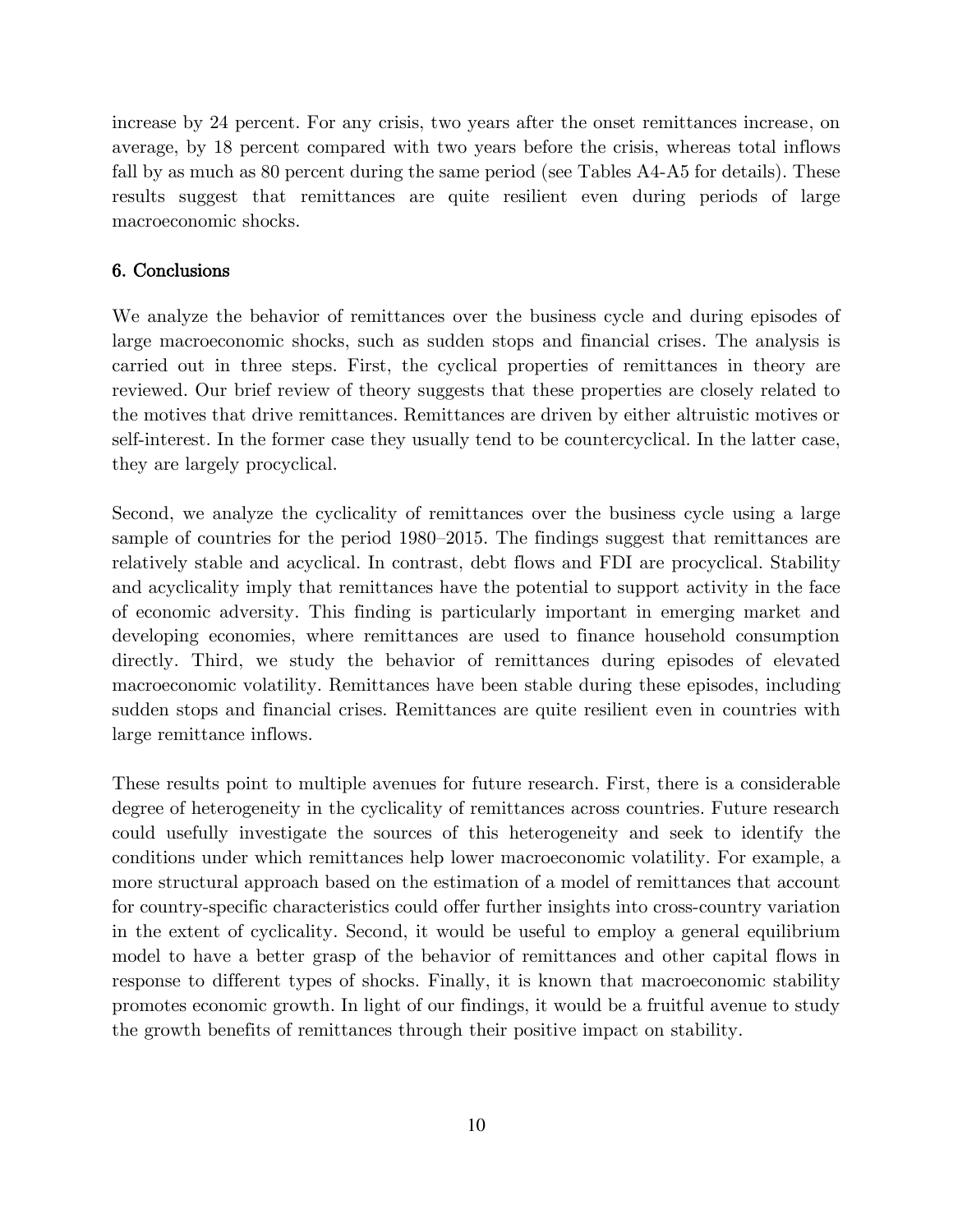#### References

- Acosta, P. A., L. Emmanuel K.K. , and F. S. Mandelman. 2009. "Remittances and the Dutch disease," *Journal of International Economics*, vol. 79(1), pages 102-116.
- Alvarez, S. P., P. Briod, O. Ferrari, and U. Rieder. 2015. "Remittances: How reliable are the data?", *Migration Policy Practice*  $V(2)$ : 42-46.
- Amuedo-Dorantes, C., and S. Pozo. 2006. "Remittance as Insurance: Evidence from Mexican Immigrants." *Journal of Population Economics* 19 (2): 227–54.
- Amuedo-Dorantes, C., and S. Pozo. 2011. "Remittances and Income Smoothing." American Economic Review 101 (3): 582–87.
- Bettin, G., R. Lucchetti, and A. Zazzaro. 2012. "Endogeneity and Sample Selection in a Model for Remittances." *Journal of Development Economics* 99 (2): 370–84.
- Bettin, G., A. Presbitero, and N. Spatafora. 2015. "Remittances and Vulnerability in Developing Countries." World Bank Economic Review September 29, 1–29.
- Bettin, G., and A. Zazzaro. 2018. The Impact of Natural Disasters on Remittances to Low- and Middle-Income Countries, *The Journal of Development Studies*, 54:3, 481-500
- Broner, Fernando, Tatiana Didier, Aitor Erce, and Sergio Schmukler. 2013. ["Gross](http://econpapers.repec.org/article/eeemoneco/v_3a60_3ay_3a2013_3ai_3a1_3ap_3a113-133.htm)  [Capital Flows: Dynamics and Crises.](http://econpapers.repec.org/article/eeemoneco/v_3a60_3ay_3a2013_3ai_3a1_3ap_3a113-133.htm)" Journal of Monetary Economics 60 (1): 113–33.
- Bugamelli, M., and F. Paterno. 2009. "Do Workers' Remittances Reduce the Probability of Current Account Reversals?" World Development 37 (12): 1821–38.
- Bugamelli, M., and F. Paterno. 2011. "Output Growth Volatility and Remittances." Economica 78 (311): 480–500.
- Chami, R., D. Hakura, and P. Montiel. 2012. "Do Worker Remittances Reduce Output Volatility in Developing Countries?" Journal of Globalization and Development 3 (1): 1–25.
- Clemens, M. A., and D. McKenzie. 2014. "Why Don't Remittances Appear to Affect Growth?" World Bank Policy Research Working Paper 6856, World Bank, Washington, DC.
- Combes, J.-L., C. Ebeke, M. N. Etoundi, and T. Yogo. 2014. "Are Foreign Aid and Remittance Inflows a Hedge against Food Price Shocks in Developing Countries?" World Development 54 (1): 81–98.
- Constantinescu, I. C., and M. Schiff. 2014. "Remittances, FDI and ODA: Stability, Cyclicality and Stabilizing Impact in Developing Countries." International Journal of Migration and Residential Mobility 1 (1): 84–106.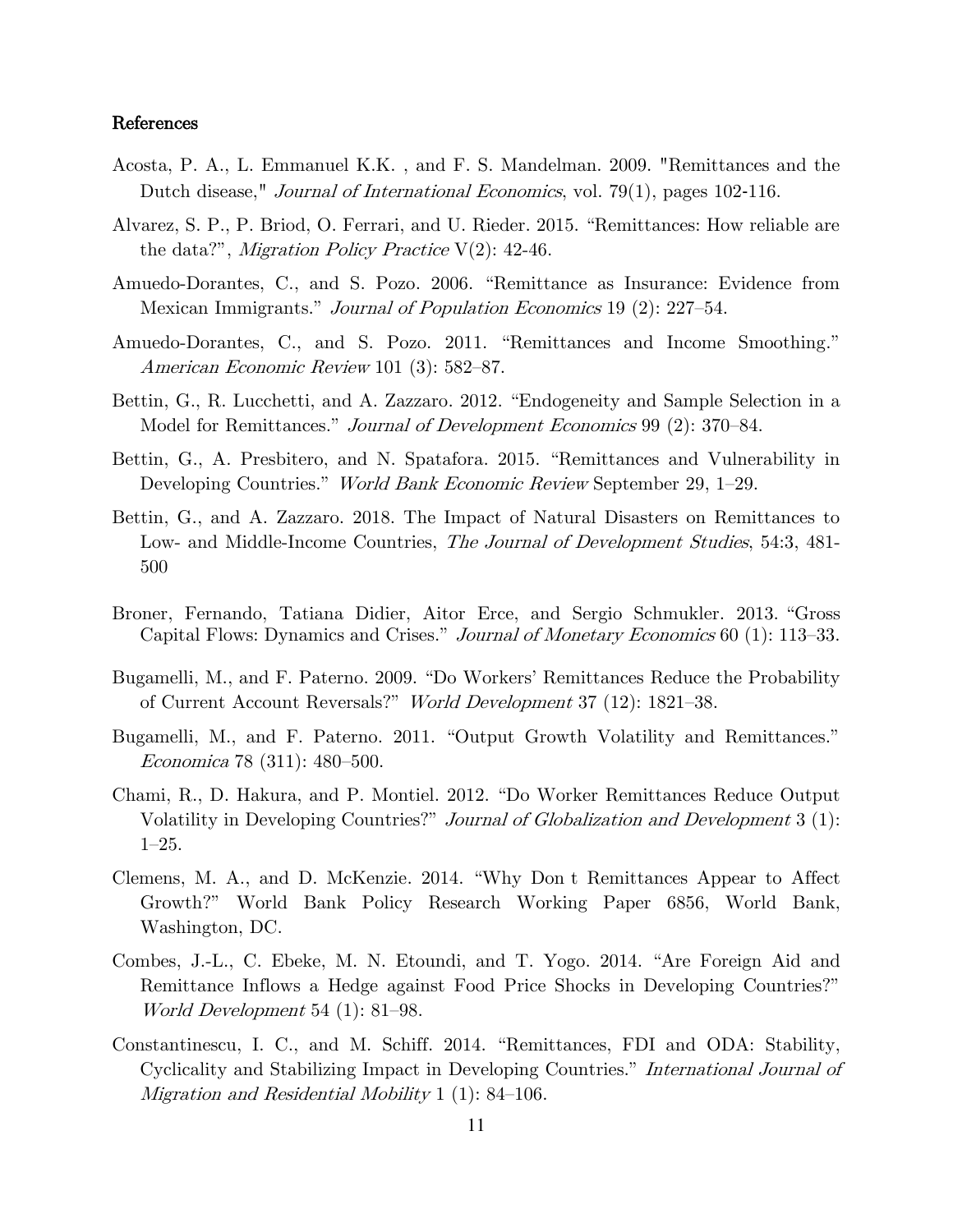- Cooray, A., and D. Mallick. 2013. "International Business Cycles and Remittance Flows." BE Journal of Macroeconomics 13 (1): 1–33.
- Contessi, S., P. De Pace, and J. L. Francis. 2013. "The Cyclical Properties of Disaggregated Capital Flows." Journal of International Money and Finance 32 (February): 528–55.
- Craigwell, R., M. Jackman, and W. Moore. 2010. "Economic Volatility and Remittances." International Journal of Development Issues 9 (1): 25–42.
- Durdu, C. B., and S. Sayan. 2010. ["Emerging Market Business Cycles with Remittance](http://ideas.repec.org/a/pal/imfstp/v57y2010i2p303-325.html)  [Fluctuations.](http://ideas.repec.org/a/pal/imfstp/v57y2010i2p303-325.html)" [IMF Staff Papers](http://ideas.repec.org/s/pal/imfstp.html) 57 (2): 303–25.
- Forbes, K. J., and F. E. Warnock. 2012. "Capital Flow Waves: Surges, Stops, Flight, and Retrenchment." *Journal of International Economics* 88 (2): 235–51.
- Frankel, J. 2011. "Are Bilateral Remittances Counter-Cyclical?" Open Economy Review 22: 1–16.
- Giuliano, P., and M. Ruiz-Arranz. 2009. "Remittances, Financial Development, and Growth." *Journal of Development Economics* 90 (1): 144–52.
- Hoddinot, John. 1994. "A Model of Migration and Remittances Applied to Western Kenya." Oxford Economic Papers 46 (3): 459–76.
- Islamaj, E. 2014. "Industrial Specialization, Financial Integration and International Consumption Risk Sharing." *BE Journal of Macroeconomics* 14 (1): 33.
- Kaminsky, G. L., C. M. Reinhart, and C. A. Végh. 2005. "When It Rains, It Pours: Procyclical Capital Flows and Macroeconomic Policies." In *NBER Macroeconomics* Annual 2004, Volume 19, 11–82. Cambridge, MA: MIT Press.
- Kydland, F. E., and E. C. Prescott. 1990. "Business Cycles: Real Facts and a Monetary Myth." Federal Reserve Bank of Minneapolis Quarterly Review 14: 3–18.
- Laeven, Luc, and Fabian Valencia. 2013. ["Systemic Banking Crises Database.](https://ideas.repec.org/a/pal/imfecr/v61y2013i2p225-270.html)" IMF [Economic Review](https://ideas.repec.org/s/pal/imfecr.html) 61 (2): 225–70.
- Lucas, Robert E. B., and Oded Stark. 1985. "Motivations to Remit: Evidence from Botswana." *Journal of Political Economy* 93 (5): 901–18.
- Lueth, Erik, and Marta Ruiz-Arranz. 2008. "Determinants of Bilateral Remittance Flows." *BE Journal of Macroeconomics* 8 (1).
- Pallage, S., and M. A. Robe. 2001. "Foreign Aid and Business Cycle." Review of International Economics 9 (4): 641–72.
- Plaza, S. and D. Ratha. 2017. 'Remittances', in Global Migration Group (eds.) Handbook for Improving the Production and Use of Migration Data for Development. Global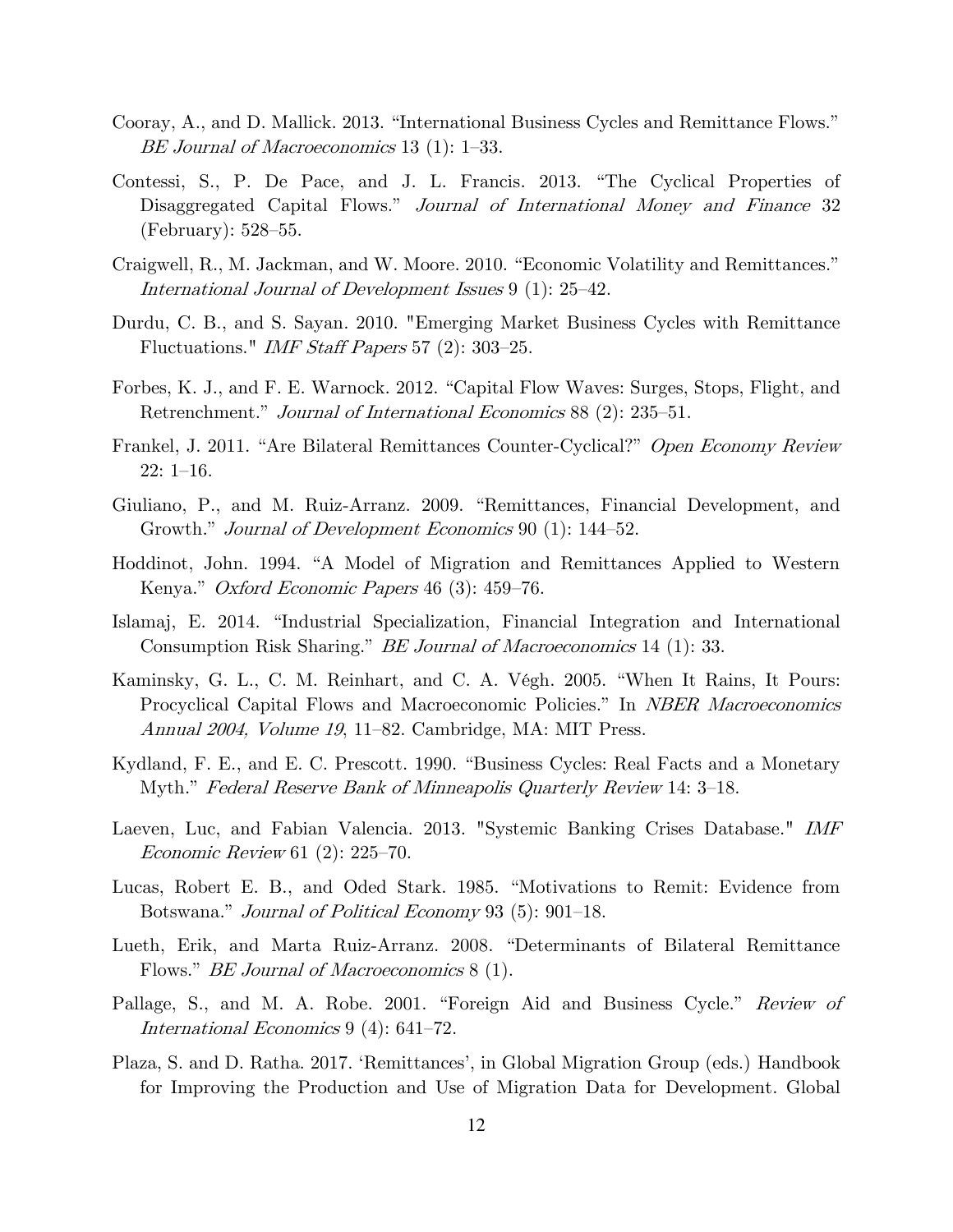Knowledge Partnership for Migration and Development (KNOMAD), World Bank, Washington, D.C.: 65-78.

- Rapoport, H., and F. Docquier. 2006. "The Economics of Migrants' Remittances." In Handbook on the Economics of Giving, Altruism and Reciprocity, vol. 2, edited by S. Kolm and J. Mercier Ythier, 1135–98. Amsterdam: North Holland
- Ravn, M., and H. Uhlig. 2002. "On Adjusting the HP-Filter for the Frequency of Observations." Review of Economics and Statistics 84 (2): 371–76.
- Ruiz, I., and C. Vargas-Silva. 2014. "Remittances and the Business Cycle: A Reliable Relationship?" *Journal of Ethnic and Migration Studies* 40 (3): 456–74.
- Sayan, S. 2006. "Business Cycles and Worker's Remittances: How Do Migrant Workers Respond to Cyclical Movements of GDP at Home?" IMF Working Paper 06/52, International Monetary Fund, Washington, DC.
- Singh, Raju Jan, Markus Haacker, Kyung-woo Lee, and Maëlan Le Goff. 2011. "Determinants and Macroeconomic Impact of Remittances in Sub-Saharan Africa." Journal of African Economies 20 (2): 312–40.
- Yang, D., and H. Choi. 2007. Are remittances insurance? Evidence from rainfall shocks in the Philippines. The World Bank Economic Review, 21, 219–248.
- Yang, D. 2008. 'Coping with disaster: the impact of hurricanes on international financial flows, 1970–2002'. The B.E. Journal of Economic Analysis and Policy  $8(1)$  (Advances).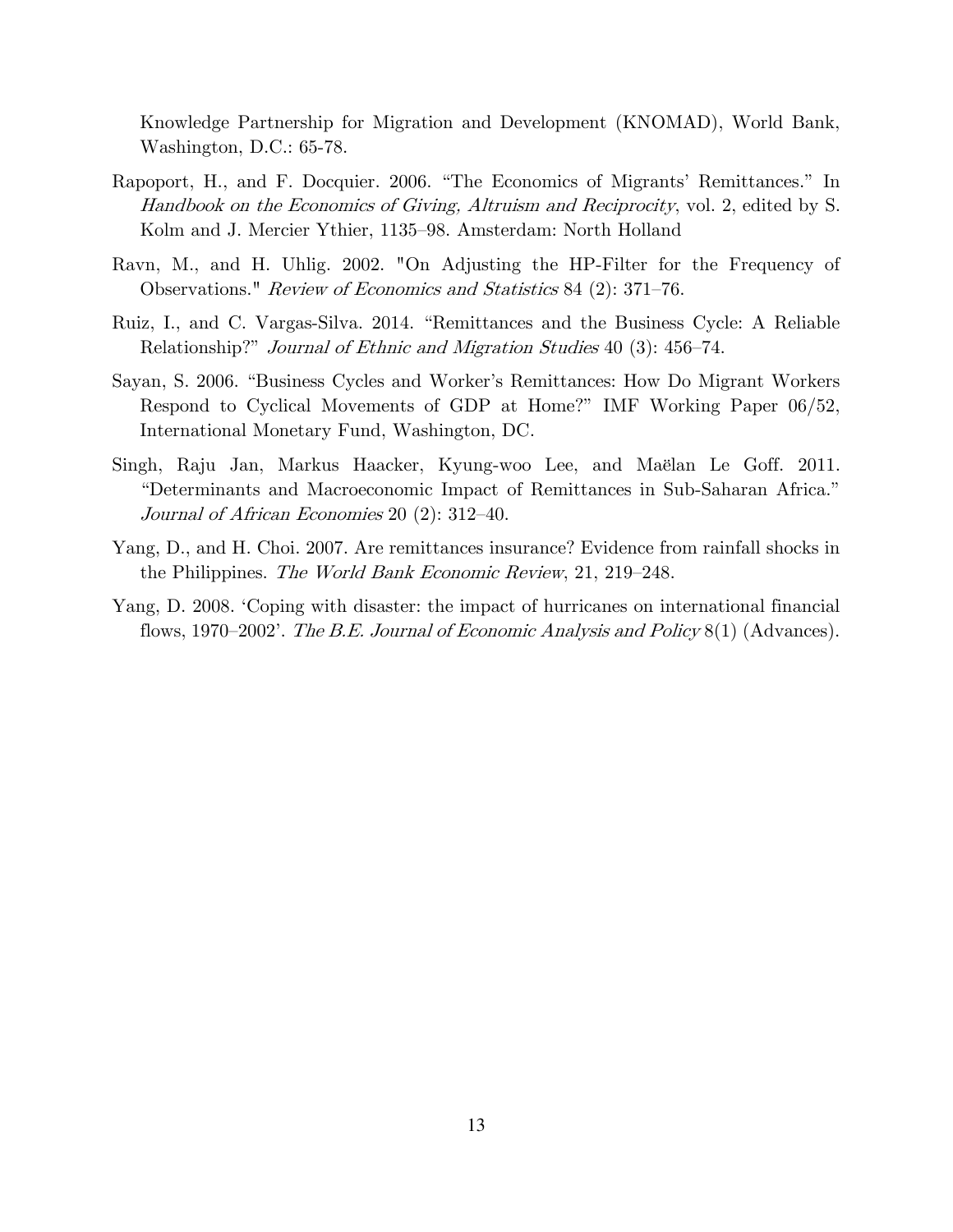

Figure 1. Remittances and Other Flows to Developing Countries

Sources: Data from World Bank World Development Indicators and IMF Balance of Payments. 1990-2015.

 $Notes: Remittances are based on IMF Balance of Payments. Accounts; FDI =$ foreign direct investment, net inflows; Portfolio investment = private debt and portfolio equity; ODA = net official development assistance and official aid received.





Sources: Data from World Bank World Development Indicators and IMF Balance of Payments.

Notes: "All countries" includes all countries in the sample. "High remittance" refers to a set of countries for which remittances as a percentage of GDP have been greater than the median of the sample (1.6 percent of GDP) during the 2006–15 period. "RCI [Remittance and Capital Flow Intensive] countries" refers to a set of countries for which remittances plus either FDI or equity flows have been greater than the median (1.6 percent of GDP, 3.0 percent of GDP, and 1 percent of GDP, respectively) during the 2006–15 period. FDI = foreign direct investment;  $ODA =$ official development assistance and aid. ODA includes data only for EMDE countries. The sample period is 2006–15.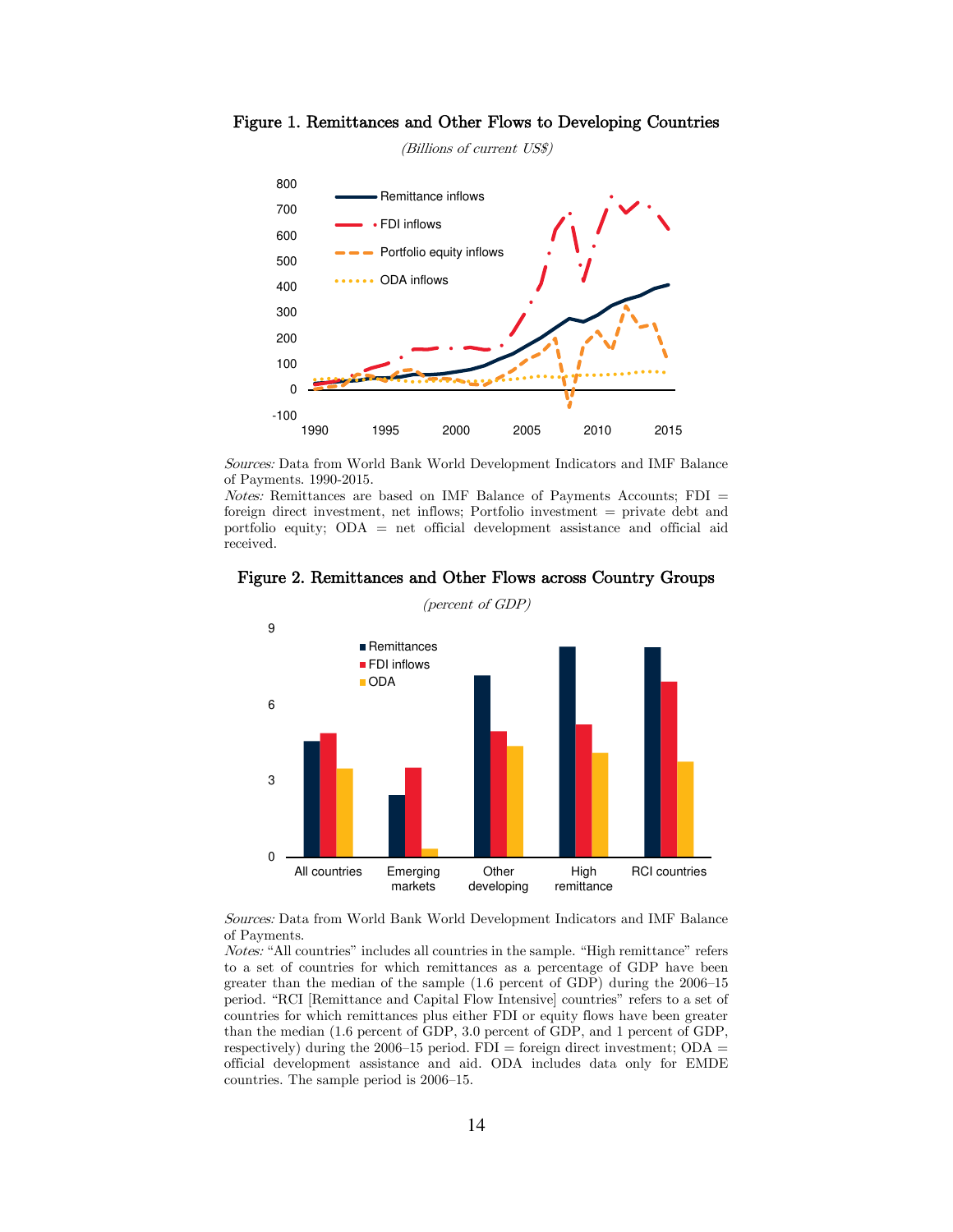

# Figure 3. Cyclical Properties of Remittances

Sources: World Bank's World Development Indicators and IMF Balance of Payments. Notes:

a. Cyclicality is defined as the correlation between the detrended real series of GDP and foreign direct investment (FDI), official development assistance (ODA), and total inflows (the sum of FDI, portfolio investment [including equity and debt], financial derivatives, and other investments). Each series is decomposed into trend and cyclical components using a Hodrick-Prescott (HP) filter and the sample period is 1980–2015. See the note to figure 2 for definitions of the country groupings. b. Remittances are considered procyclical if the correlation between the cyclical components of remittances and output is positive and statistically different from zero, countercyclical if it is negative and statistically different from zero, and acyclical if the correlation is not statistically different from zero.

c. Volatility is defined as the standard deviation of the detrended ratio of the relevant inflow to GDP.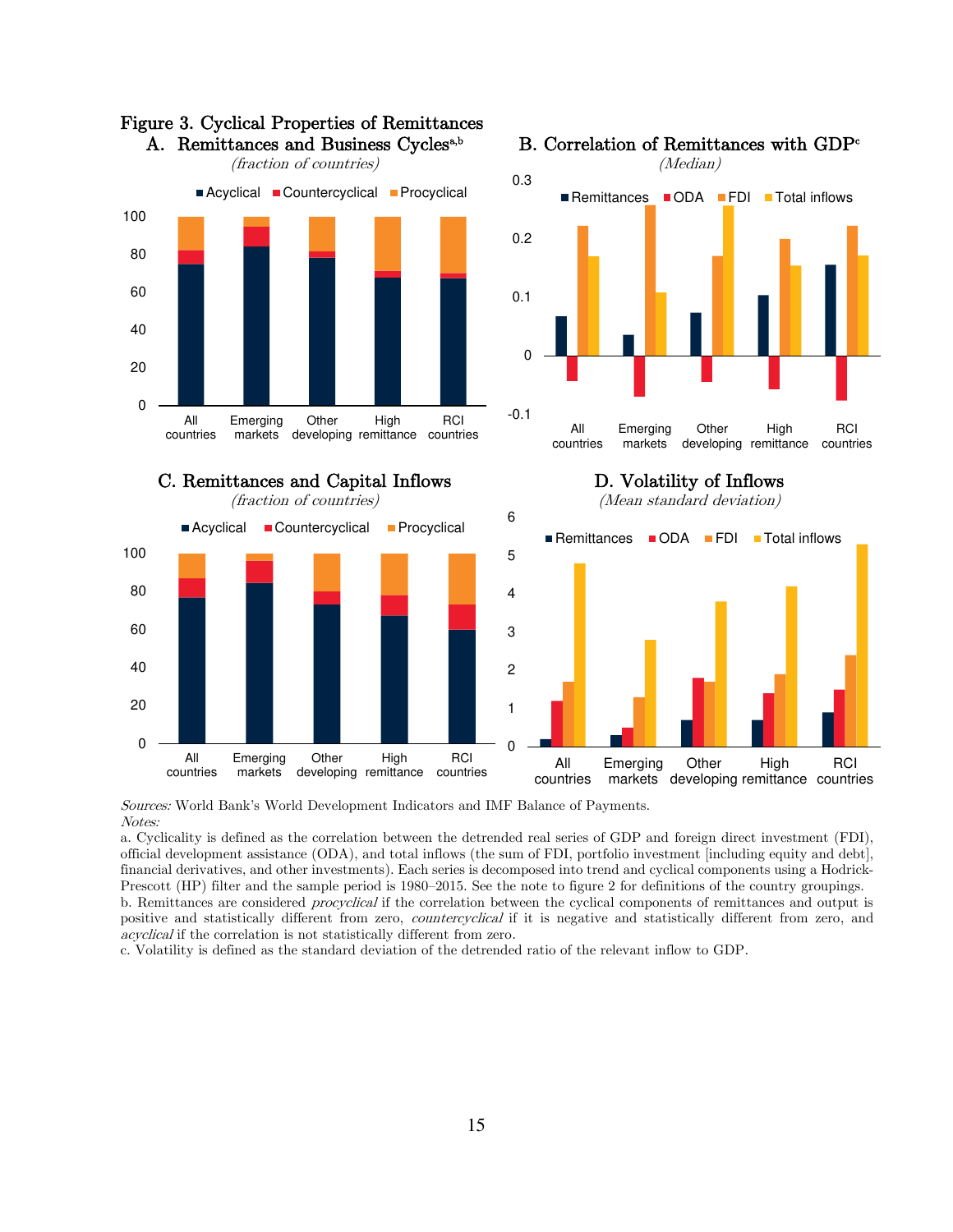

# Figure 4. Remittances and Capital Inflows during Sudden Stops

(Index numbers)

Sources: World Bank's World Development Indicators and IMF Balance of Payments. Notes: Values are averages of remittances and net capital inflows for emerging market and developing economies that have experienced sudden stop episodes. Index numbers are calculated with a base of 100 for the period three years before the sudden stop year (−3). Capital inflows are net, that is, the difference between the amounts brought in by nonresidents and the amounts sent out by residents. The horizontal axis denotes years. Zero (0) refers to the year of the sudden stop episode.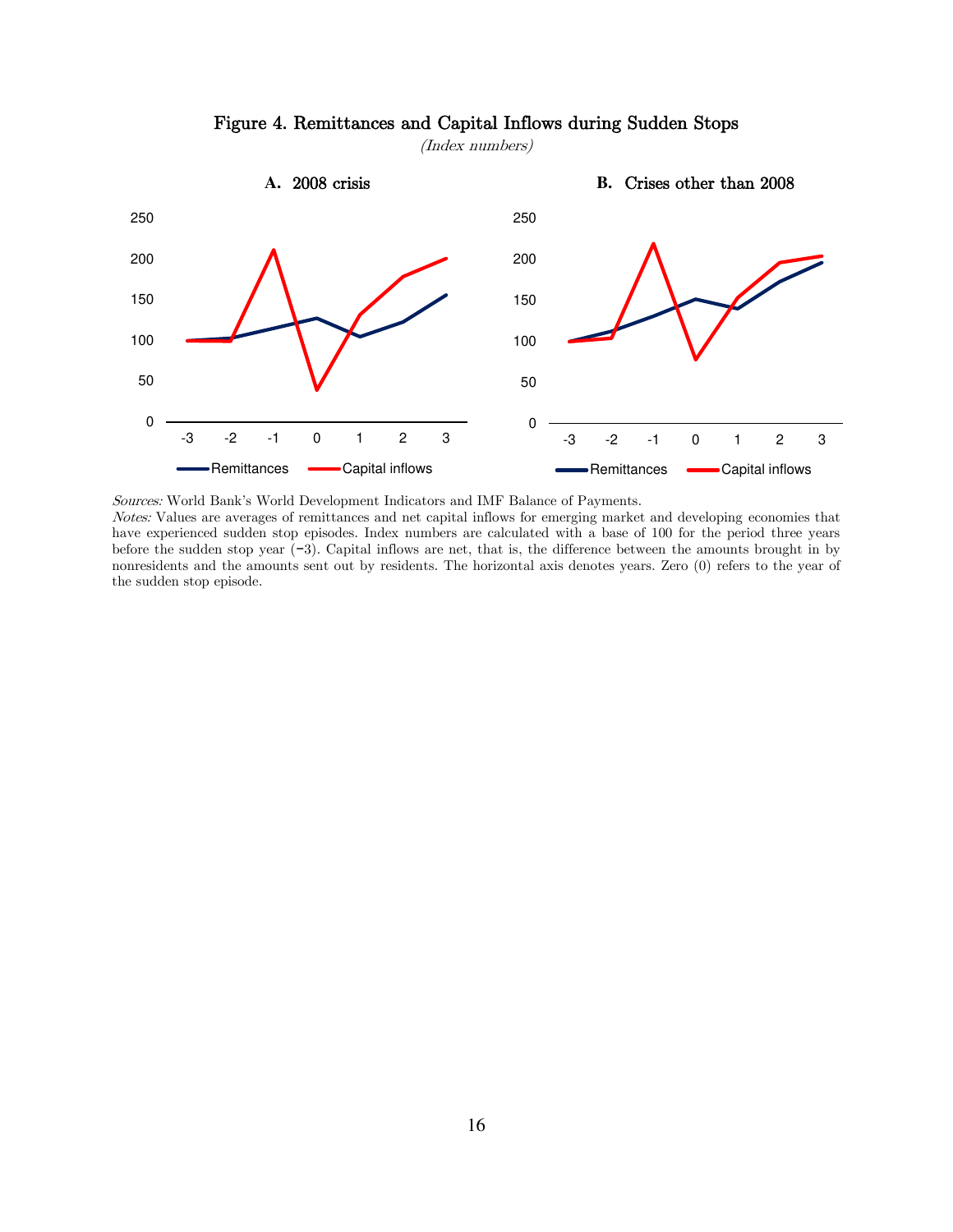# Table 1. Response of Remittances to GDP Fluctuations in Origin and Recipient Economies

|           | Atruistic | Insurance     | Strategic                | Exchange | Inheritance | Investment    |
|-----------|-----------|---------------|--------------------------|----------|-------------|---------------|
| Recipient |           |               | $\overline{\phantom{a}}$ |          |             |               |
| )rigin    |           | Indeterminate |                          |          |             | Indeterminate |

Note: (−) refers to countercyclical; (+) refers to procyclical. Recipient (Origin) refers to countries that receive (send) remittance flows.

#### Table 2. Summary Statistics: Remittances, Capital Flows, and Net Exports

|                    | A. Full Sample |            |                     |                  |                |                |  |  |  |  |  |  |
|--------------------|----------------|------------|---------------------|------------------|----------------|----------------|--|--|--|--|--|--|
|                    | Remittances    | <b>FDI</b> | Portfolio<br>equity | Total<br>inflows | ODA and<br>aid | Net<br>exports |  |  |  |  |  |  |
| Mean               | 3.09           | 2.93       | 1.20                | 7.38             | 4.68           | $-4.31$        |  |  |  |  |  |  |
| Standard deviation | 5.44           | 5.85       | 2.17                | 9.07             | 6.58           | 11.93          |  |  |  |  |  |  |
| Observations       | 3,226          | 3,453      | 627                 | 2,021            | 627            | 2,668          |  |  |  |  |  |  |

| B. By Country Group |             |            |                     |                  |                   |                |  |  |  |  |  |
|---------------------|-------------|------------|---------------------|------------------|-------------------|----------------|--|--|--|--|--|
|                     | Remittances | <b>FDI</b> | Portfolio<br>equity | Total<br>inflows | ODA<br>and<br>aid | Net<br>exports |  |  |  |  |  |
| Emerging markets    | 2.25        | 2.33       | 1.15                | 4.87             | 0.83              | $-0.31$        |  |  |  |  |  |
| Other developing    | 4.65        | 2.89       | 1.27                | 10.37            | 6.19              | $-8.02$        |  |  |  |  |  |
| High remittance     | 5.63        | 3.08       | 1.23                | 8.44             | 5.42              | $-9.81$        |  |  |  |  |  |
| RCI countries       | 5.94        | 4.24       | 1.43                | 9.72             | 5.50              | $-10.73$       |  |  |  |  |  |

Sources: World Bank's World Development Indicators and IMF Balance of Payments.

Notes: The table shows the summary statistics for the ratio of each flow to GDP during 1980–2015. Panel A provides summary statistics for the full sample and panel B reports averages across different country groups. FDI measures foreign direct investment. ODA covers official development assistance and aid, and Total inflows is the sum of FDI, portfolio investment (including equity and debt), financial derivatives, and other investments. See the note to figure 2 for definitions of the country groupings.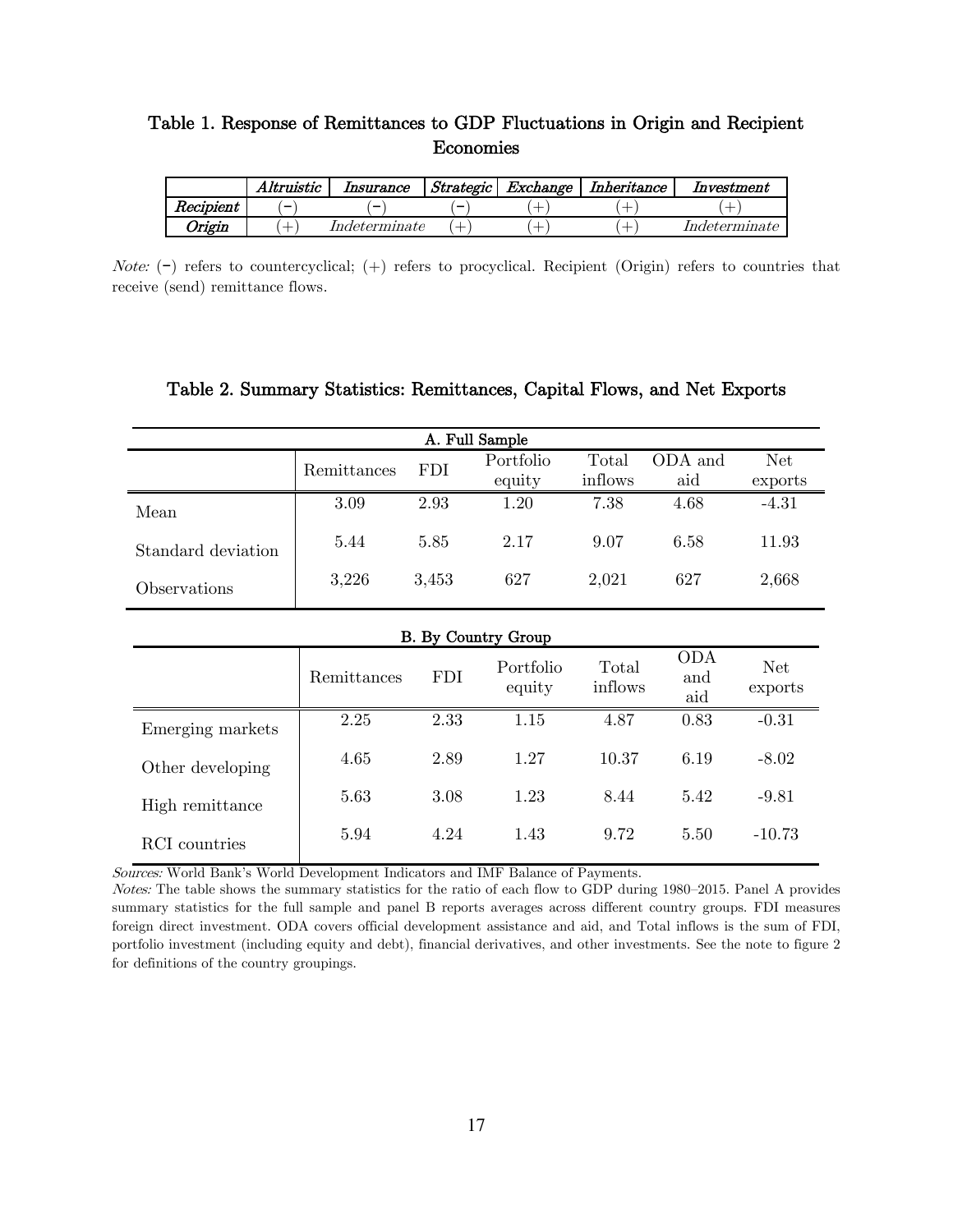## Table 3. Correlations with Output and Capital Flows

|                      |             | A. Correlation with output |           |         |         |            |  |  |  |  |  |
|----------------------|-------------|----------------------------|-----------|---------|---------|------------|--|--|--|--|--|
|                      | Remittances | <b>FDI</b>                 | Portfolio | Total   | ODA and | <b>Net</b> |  |  |  |  |  |
|                      |             |                            | equity    | inflows | aid     | exports    |  |  |  |  |  |
|                      | 0.06        | 0.22                       | $-0.03$   | 0.20    | $-0.06$ | $-0.22$    |  |  |  |  |  |
| All countries        |             |                            |           |         |         |            |  |  |  |  |  |
| Emerging             | $-0.03$     | 0.28                       | $-0.02$   | 0.15    | $-0.06$ | $-0.31$    |  |  |  |  |  |
| markets              |             |                            |           |         |         |            |  |  |  |  |  |
|                      | 0.10        | 0.16                       | $-0.01$   | 0.25    | $-0.07$ | $-0.15$    |  |  |  |  |  |
| Other developing     |             |                            |           |         |         |            |  |  |  |  |  |
|                      | 0.15        | 0.21                       | $-0.02$   | 0.19    | $-0.06$ | $-0.25$    |  |  |  |  |  |
| High remittance      |             |                            |           |         |         |            |  |  |  |  |  |
|                      | 0.18        | 0.24                       | 0.02      | 0.21    | $-0.08$ | $-0.26$    |  |  |  |  |  |
| <b>RCI</b> countries |             |                            |           |         |         |            |  |  |  |  |  |

(Correlation coefficient)

|                      | B. Correlation with remittances |                     |                  |                |                 |  |  |  |
|----------------------|---------------------------------|---------------------|------------------|----------------|-----------------|--|--|--|
|                      | <b>FDI</b>                      | Portfolio<br>equity | Total<br>inflows | ODA and<br>aid | Net.<br>exports |  |  |  |
| All countries        | 0.07                            | $-0.02$             | 0.08             | 0.07           | $-0.05$         |  |  |  |
| Emerging<br>markets  | 0.07                            | $-0.03$             | $-0.04$          | 0.11           | 0.07            |  |  |  |
| Other developing     | $-0.04$                         | 0.18                | 0.05             | $-0.10$        | 0.00            |  |  |  |
|                      | $-0.04$                         | 0.09                | 0.04             | $-0.14$        | 0.00            |  |  |  |
| High remittance      | 0.10                            | $-0.07$             | 0.12             | 0.03           | $-0.15$         |  |  |  |
| <b>RCI</b> countries |                                 |                     |                  |                |                 |  |  |  |

Sources: World Bank's World Development Indicators and IMF Balance of Payments.

Notes: Cyclicality is defined as the correlation between the detrended real series of GDP and the relevant inflow. Panel A provides the median correlation of each flow with GDP for each country grouping while panel B reports their median correlations with remittances. FDI measures foreign direct investment. ODA covers official development assistance and aid, and Total inflows is the sum of FDI, portfolio investment (including equity and debt), financial derivatives, and other investments. Each time series is decomposed into trend and cyclical components using a Hodrick-Prescott (HP) filter and the sample period is 1980–2015. See the note to figure 2 for definitions of the country groupings.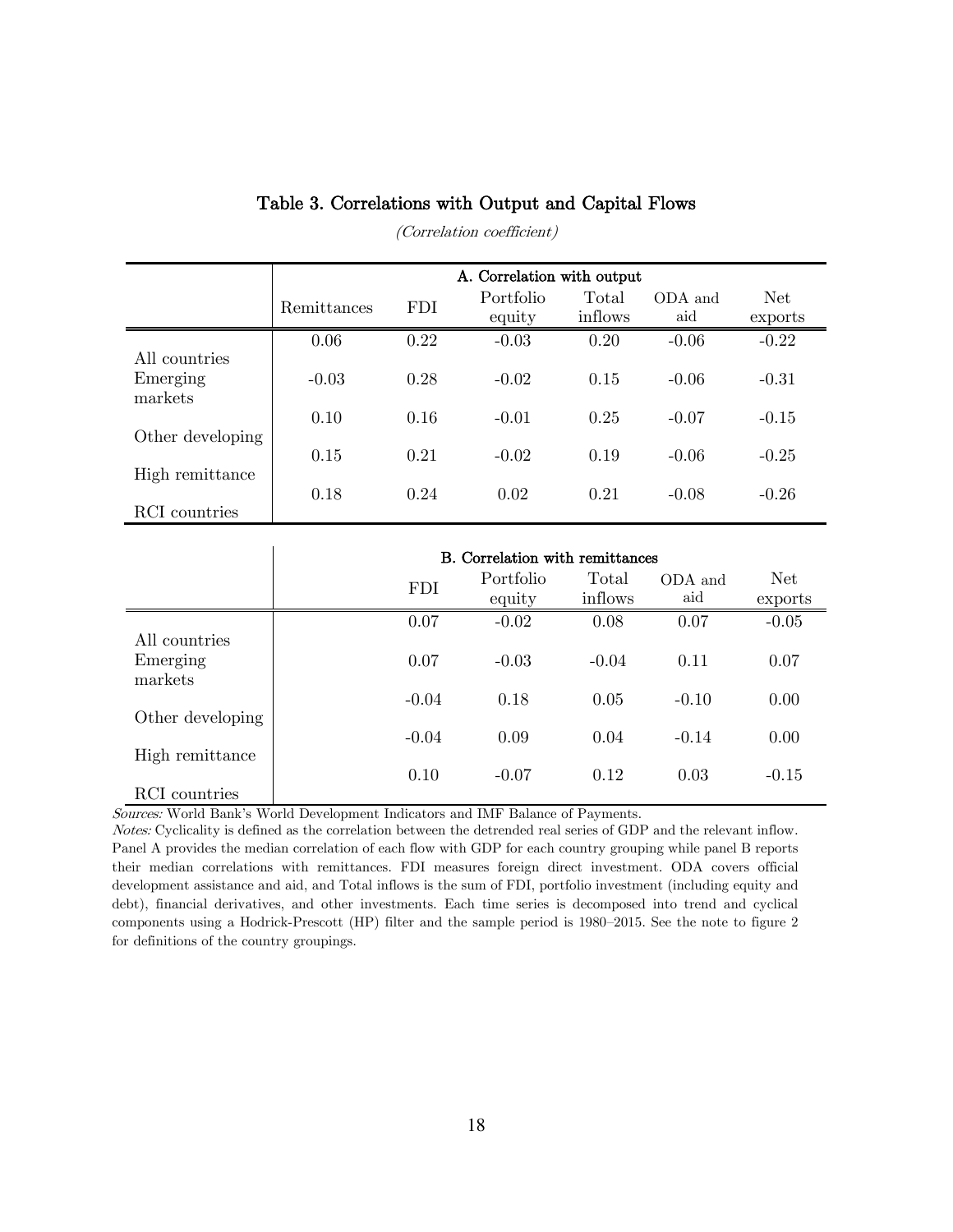|                  | Broner et<br>This study<br>al. 2013                       |         | Kaminsky,<br>Reinhart, and<br>Végh. 2005              | Chami et al.<br>2012 | Pallage and<br>Robe $2001$ |  |  |  |  |
|------------------|-----------------------------------------------------------|---------|-------------------------------------------------------|----------------------|----------------------------|--|--|--|--|
|                  |                                                           |         | A. Median Correlation of Remittances with GDP         |                      |                            |  |  |  |  |
| All Countries    | 0.06                                                      | 0.05    | 0.17                                                  | $-0.07$              | 0.10                       |  |  |  |  |
| Emerging         |                                                           |         |                                                       |                      |                            |  |  |  |  |
| markets          | $-0.03$                                                   | 0.06    | 0.14                                                  | $-0.12$              | 0.29                       |  |  |  |  |
| Other developing | 0.10                                                      | 0.05    | 0.21                                                  | $-0.04$              | 0.12                       |  |  |  |  |
| High remittance  | 0.15                                                      | 0.08    | 0.27                                                  | $-0.01$              | 0.04                       |  |  |  |  |
| RCI countries    | 0.18                                                      | 0.10    | 0.33                                                  | 0.02                 | 0.02                       |  |  |  |  |
|                  | B. Fraction of countries with countercyclical remittances |         |                                                       |                      |                            |  |  |  |  |
| All countries    | 7.4                                                       | 2.6     | 5.6                                                   | 18.5                 | 27.8                       |  |  |  |  |
| Emerging         |                                                           |         |                                                       |                      |                            |  |  |  |  |
| markets          | 10.5                                                      | 1.4     | 10.5                                                  | 21.1                 | 10.5                       |  |  |  |  |
| Other developing | 3.3                                                       | $5.2\,$ | 3.3                                                   | 13.3                 | 25.0                       |  |  |  |  |
| High remittance  | 3.6                                                       | 4.0     | 5.4                                                   | 14.3                 | 35.7                       |  |  |  |  |
| RCI countries    | 2.7                                                       | 3.7     | 2.7                                                   | 10.8                 | $40.5\,$                   |  |  |  |  |
|                  |                                                           |         | C. Fraction of countries with procyclical remittances |                      |                            |  |  |  |  |
| All countries    | 17.6                                                      | 3.7     | 31.5                                                  | 6.5                  | 38.9                       |  |  |  |  |
| Emerging         |                                                           |         |                                                       |                      |                            |  |  |  |  |
| markets          | $5.3\,$                                                   | $5.3\,$ | 31.6                                                  | 0.0                  | 47.4                       |  |  |  |  |
| Other developing | 18.3                                                      | 3.3     | 35.0                                                  | 8.3                  | 41.7                       |  |  |  |  |
| High remittance  | 28.6                                                      | 7.1     | 46.4                                                  | 10.7                 | 35.7                       |  |  |  |  |
| RCI countries    | 29.7                                                      | 10.8    | 56.8                                                  | 16.2                 | 35.1                       |  |  |  |  |

Table 4. Cyclicality of Remittances by Different Methodologies

Sources: World Bank's World Development Indicators and IMF Balance of Payments.

Notes: Remittances are considered procyclical if the correlation between the cyclical components of remittances and output is positive and statistically different from zero, countercyclical if it is negative and statistically different from zero, and acyclical if the correlation is not statistically different from zero. Median correlation, percent countercyclical, and percent procyclical are provided for each country grouping in Panels A, B, and C, respectively. Each time series is decomposed into trend and cyclical components using a Hodrick-Prescott (HP) filter and the sample period is 1980– 2015. Remittances and GDP are in U.S. dollars and deflated by home GDP deflator in column (1). Column (2) uses the normalization method by Broner et al. (2013). Remittances are first normalized by trend GDP and then standardized by de-meaning at the country level and division by its standard deviation. Column (3) reports the correlation between the cyclical components of real GDP and nominal remittances (Kaminsky, Reinhart, and Végh 2005). Columns (4) and (5) use the methodologies by Chami et al. (2012) and Pallage and Robe (2001), respectively. The correlations are between the cyclical components of real GDP and the ratio of remittances to GDP in the former and between GDP and remittances both divided by an import price deflator in the latter. See the note to Figure 2 for definitions of the country groupings. Panel  $A -$  Correlation coefficient; Panels B and  $C -$  fraction of countries.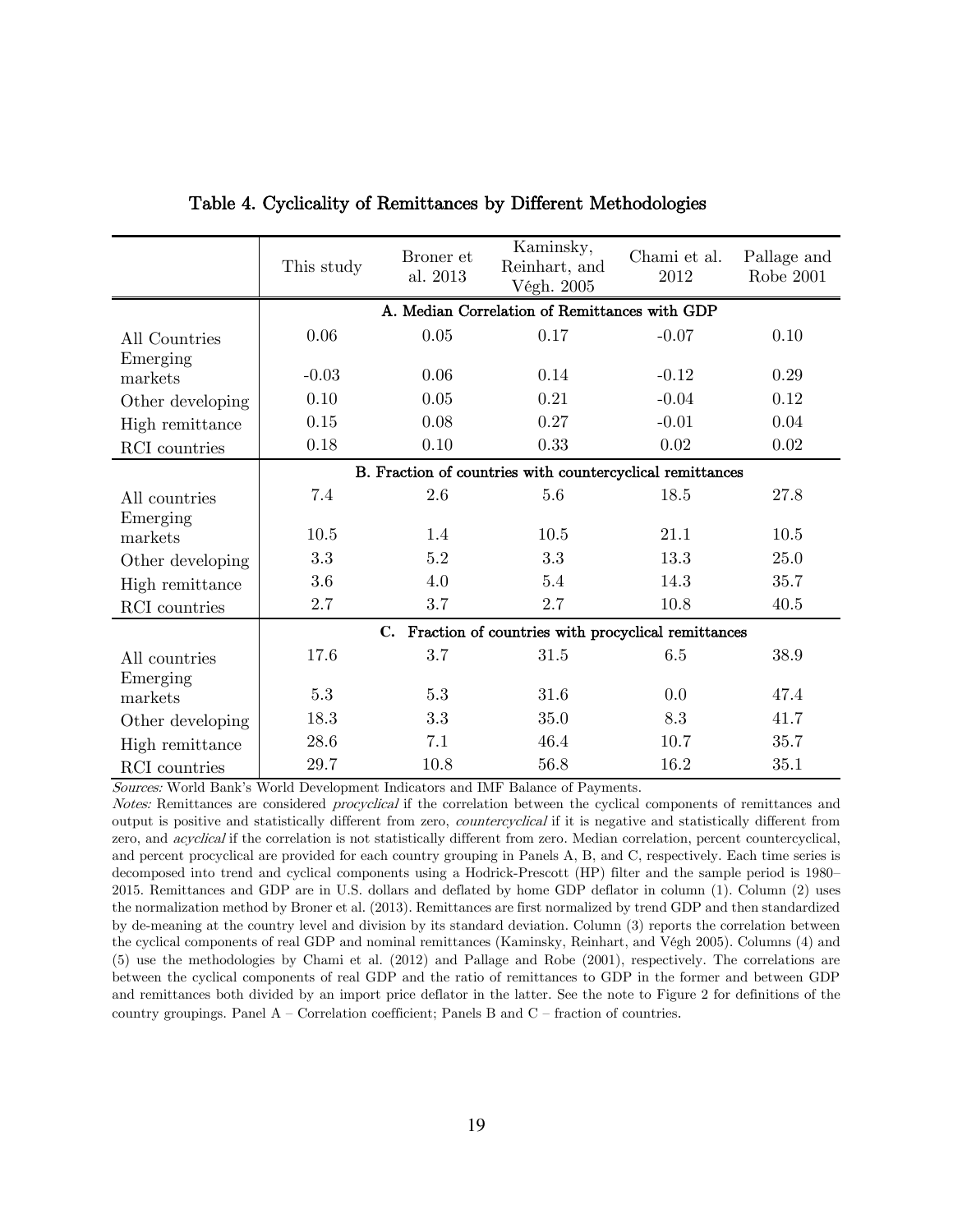|                  | (Index numbers) |         |           |           |            |                     |       |         |                 |           |  |  |  |  |
|------------------|-----------------|---------|-----------|-----------|------------|---------------------|-------|---------|-----------------|-----------|--|--|--|--|
| Timeline         | All countries   |         | Emerging  |           |            | <i><b>Other</b></i> |       | RCI     | High remittance |           |  |  |  |  |
|                  |                 |         | markets   |           | developing |                     |       |         |                 |           |  |  |  |  |
|                  | Remit           | Inflows | Remit     | Inflows   | Remit      | Inflows             | Remit | Inflows | Remit           | Inflows   |  |  |  |  |
| $-2$             | 100.0           | 100.0   | 100.0     | $100.0\,$ | 100.0      | 100.0               | 100.0 | 100.0   | 100.0           | 100.0     |  |  |  |  |
| $-1$             | 111.7           | 135.4   | 118.0     | 219.3     | 117.2      | 201.6               | 119.6 | 175.2   | 116.0           | $168.1\,$ |  |  |  |  |
| $\theta$         | 120.9           | 90.3    | 131.7     | 56.6      | 125.8      | 128.0               | 133.7 | 106.9   | 125.4           | 108.8     |  |  |  |  |
| 1                | 126.2           | 84.3    | 136.5     | 165.3     | 117.0      | 66.2                | 127.2 | 70.2    | 123.1           | 71.5      |  |  |  |  |
| $\boldsymbol{2}$ | 142.7           | 126.6   | $160.0\,$ | 207.1     | 129.9      | 99.1                | 135.9 | 108.9   | 136.4           | 108.6     |  |  |  |  |

Table 5. Remittances and Capital Inflows during Sudden Stops

Sources: World Bank's World Development Indicators and IMF Balance of Payments.

Notes: The timeline is indicated in the first column: −2 indicates value two years before the sudden stop, −1 a year before, 0 is the year of the sudden stop, 1 is a year after the sudden stop, and 2 is two years after the sudden stop. Values are averages of remittances and net capital inflows for emerging markets and developing economies that have experienced sudden stop episodes. Index numbers are calculated with a base of 100 for the period two years before the sudden stop year (−2). Capital inflows are net, that is, the difference between amounts brought in by foreign entities and the amounts sent out by domestic entities. Data are for episodes after 1990. See the note to figure 2 for definitions of the country groupings.

Table 6. Growth Rates of Remittances and Capital Inflows during Sudden Stops

|                       | (percent growth) |         |          |         |                     |         |       |                 |       |         |  |  |  |  |
|-----------------------|------------------|---------|----------|---------|---------------------|---------|-------|-----------------|-------|---------|--|--|--|--|
| Timeline              | All countries    |         | Emerging |         | <i><b>Other</b></i> | RCI     |       | High remittance |       |         |  |  |  |  |
|                       |                  |         | markets  |         | developing          |         |       |                 |       |         |  |  |  |  |
|                       | Remit            | Inflows | Remit    | Inflows | Remit               | Inflows | Remit | Inflows         | Remit | Inflows |  |  |  |  |
| $-2$                  | 11.4             | 7.8     | 11.7     | $-3.2$  | 13.2                | 14.4    | 12.5  | 10.0            | 15.6  | 11.8    |  |  |  |  |
| $-I$                  | 11.7             | 11.9    | 17.0     | 26.0    | 12.6                | 16.2    | 11.2  | 20.7            | 14.4  | 17.6    |  |  |  |  |
| $\boldsymbol{\theta}$ | 6.6              | $-14.8$ | 6.8      | $-25.2$ | 10.6                | $-25.1$ | 8.7   | $-25.9$         | 8.5   | $-21.5$ |  |  |  |  |
| 1                     | 5.7              | $-10.0$ | 7.5      | $-10.7$ | 7.2                 | $-16.3$ | 2.2   | $-6.7$          | 4.6   | $-12.4$ |  |  |  |  |
| $\boldsymbol{2}$      | 7.6              | $-8.5$  | $10.6\,$ | $-2.0$  | $-0.1$              | $-2.5$  | 5.4   | 6.0             | 9.1   | $-2.0$  |  |  |  |  |

Sources: World Bank's World Development Indicators and IMF Balance of Payments.

Notes: The timeline is indicated in the first column: -2 indicates value two years before the sudden stop, -1 a year before, 0 is the year of the sudden stop, 1 is a year after the sudden stop and 2 is two years after the sudden stop. Values are averages of growth rates of nominal remittances and net capital inflows across relevant country groups. Capital inflows are net, that is the difference between amounts brought in by foreign entities and the amounts sent out by domestic entities. Data are for episodes after 1990. See the note to figure 2 for definitions of the country groupings.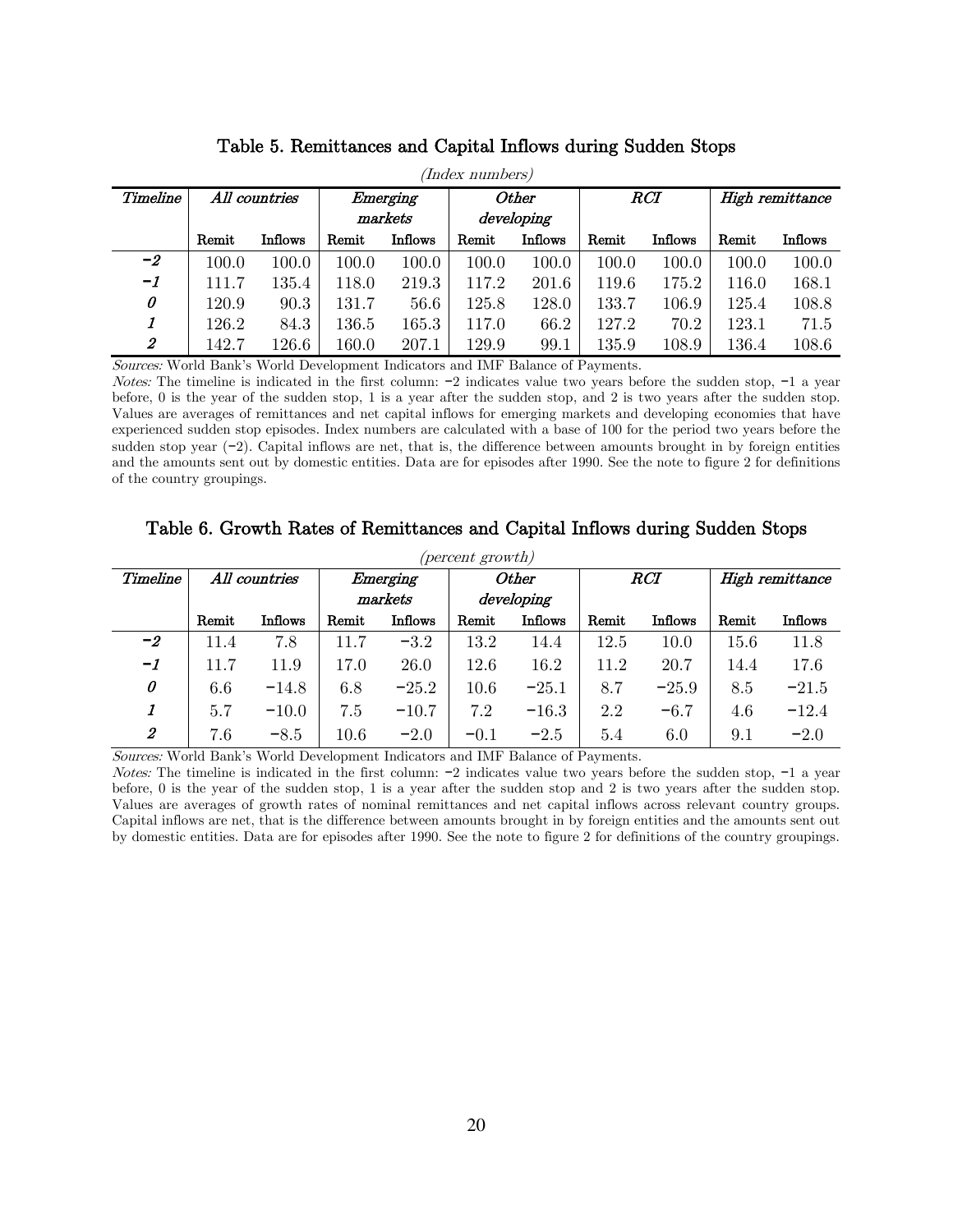# Appendix: Database, List of Sudden Stops and Additional Results

| Variable                                                            | Source | Frequency         |  |  |  |  |  |  |  |  |  |
|---------------------------------------------------------------------|--------|-------------------|--|--|--|--|--|--|--|--|--|
| GDP (constant 2010 US\$)                                            | WDI    | Annual            |  |  |  |  |  |  |  |  |  |
| GDP (current US\$)                                                  | WDI    | Annual            |  |  |  |  |  |  |  |  |  |
| GDP deflator                                                        | WDI    | Annual            |  |  |  |  |  |  |  |  |  |
| Official development assistance and aid (current<br>$\mathrm{US}\$$ | WDI    | Annual            |  |  |  |  |  |  |  |  |  |
| Net exports (current US\$)                                          | WDI    | Annual            |  |  |  |  |  |  |  |  |  |
| Remittances* (current US\$)                                         | WDI    | Annual            |  |  |  |  |  |  |  |  |  |
| Total capital inflows <sup>**</sup> (current US\$)                  | BPM6   | Annual, Quarterly |  |  |  |  |  |  |  |  |  |
| Portfolio equity** (current US\$)                                   | BPM6   | Annual, Quarterly |  |  |  |  |  |  |  |  |  |

#### Table A1. Database

Sources: World Bank's World Development Indicators and IMF Balance of Payments.

Notes: WDI is the World Bank's World Development Indicators data set. Variables in current U.S. dollars are divided by a home-GDP deflator to obtain them in real terms wherever needed.

\* Remittances include the sum of personal transfers and compensation of employees.

\*\* FDI measures foreign direct investment and total inflows is the sum of FDI, portfolio investment (including equity and debt), financial derivatives, and other investments. These measures are in net (new investment inflows less disinvestment) in the reporting economy from foreign investors.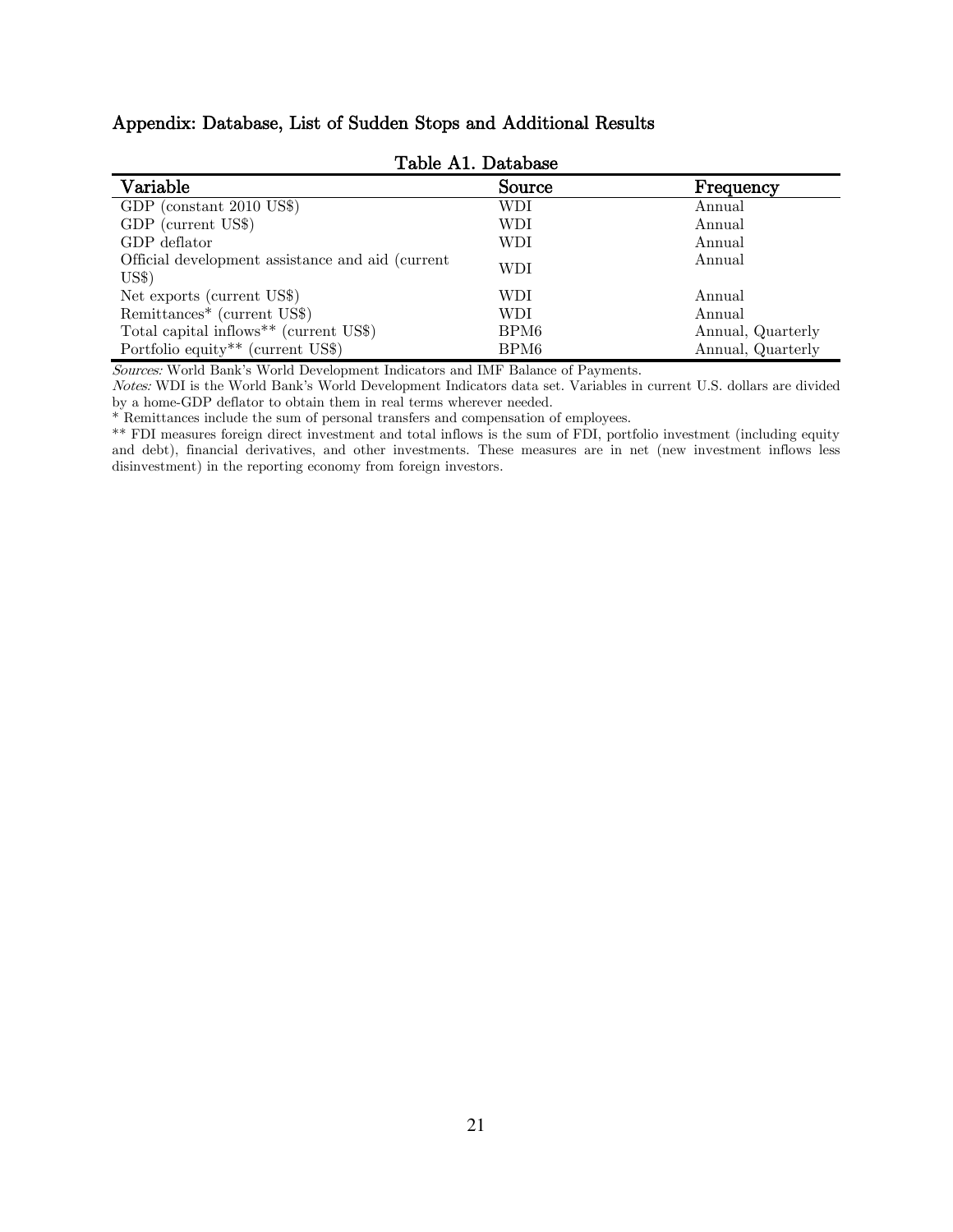|                     |                                            | Remittance<br>$\mathbf S$ | <b>FDI</b>  | Portfolio<br>equity | Total<br>inflows | <b>ODA</b><br>and aid | <b>Net</b><br>export<br>$\mathbf S$ |
|---------------------|--------------------------------------------|---------------------------|-------------|---------------------|------------------|-----------------------|-------------------------------------|
| All                 | $\%$<br>Countercyclical                    | 7.4                       | 1.9         | 11.1                | 1.9              | 10.2                  | 46.3                                |
| countries           | $%$ Procyclical                            | 17.6                      | 38.9        | 8.3                 | 10.2             | 3.7                   | 7.4                                 |
|                     | Observations                               | 109                       | 84          | 65                  | 83               | 89                    | 109                                 |
| Emerging<br>markets | $\%$<br>Countercyclical                    | 10.5                      | 0.0         | 10.5                | 5.3              | 10.5                  | 52.6                                |
|                     | % Procyclical                              | $5.3\,$                   | 47.4        | $5.3\,$             | 15.8             | $5.3\,$               | 0.0                                 |
|                     | Observations                               | 28                        | 27          | 24                  | 26               | 28                    | 28                                  |
| Other<br>developin  | $\%$<br>Countercyclical<br>$%$ Procyclical | 3.3<br>18.3               | 1.7<br>30.0 | 10.0<br>13.3        | 1.7<br>13.3      | 13.3<br>3.3           | 36.7<br>8.3                         |
| $\mathbf{g}$        | Observations                               | 54                        | 30          | 14                  | 30               | 54                    | 54                                  |
| High<br>remittanc   | $\%$<br>Countercyclical<br>% Procyclical   | 3.6<br>28.6               | 0.0<br>35.7 | 8.9<br>8.9          | 3.6<br>14.3      | 8.9<br>3.6            | 44.6<br>3.6                         |
| e                   | Observations                               | 60                        | 47          | 31                  | 46               | 58                    | 60                                  |
| RCI<br>countries    | $\%$<br>Countercyclical<br>$%$ Procyclical | 2.7<br>29.7               | 0.0<br>35.1 | 2.7<br>10.8         | 2.7<br>16.2      | 8.1<br>0.0            | 43.2<br>2.7                         |
|                     | Observations                               | 35                        | 31          | 21                  | 30               | 33                    | 35                                  |

#### Table A2. Cyclicality of Remittances, Capital Flows, and Net Exports

Sources: World Bank's World Development Indicators and IMF Balance of Payments.

Notes: Cyclicality is defined as the correlation between the detrended real series of GDP and the relevant inflow. A series is considered *procyclical* if the correlation between the cyclical components of the flow and output is positive and statistically different from zero, countercyclical if it is negative and statistically different from zero, and acyclical if the correlation is not statistically different from zero. Total number of countries, percent procyclical, and percent countercyclical are provided for each country grouping. FDI measures foreign direct investment. ODA covers official development assistance and aid, and Total inflows is the sum of FDI, portfolio investment (including equity and debt), financial derivatives, and other investments. Each time series is decomposed into trend and cyclical components using a Hodrick-Prescott (HP) filter and the sample period is 1980–2015. See the note to figure 2 for definitions of the country groupings.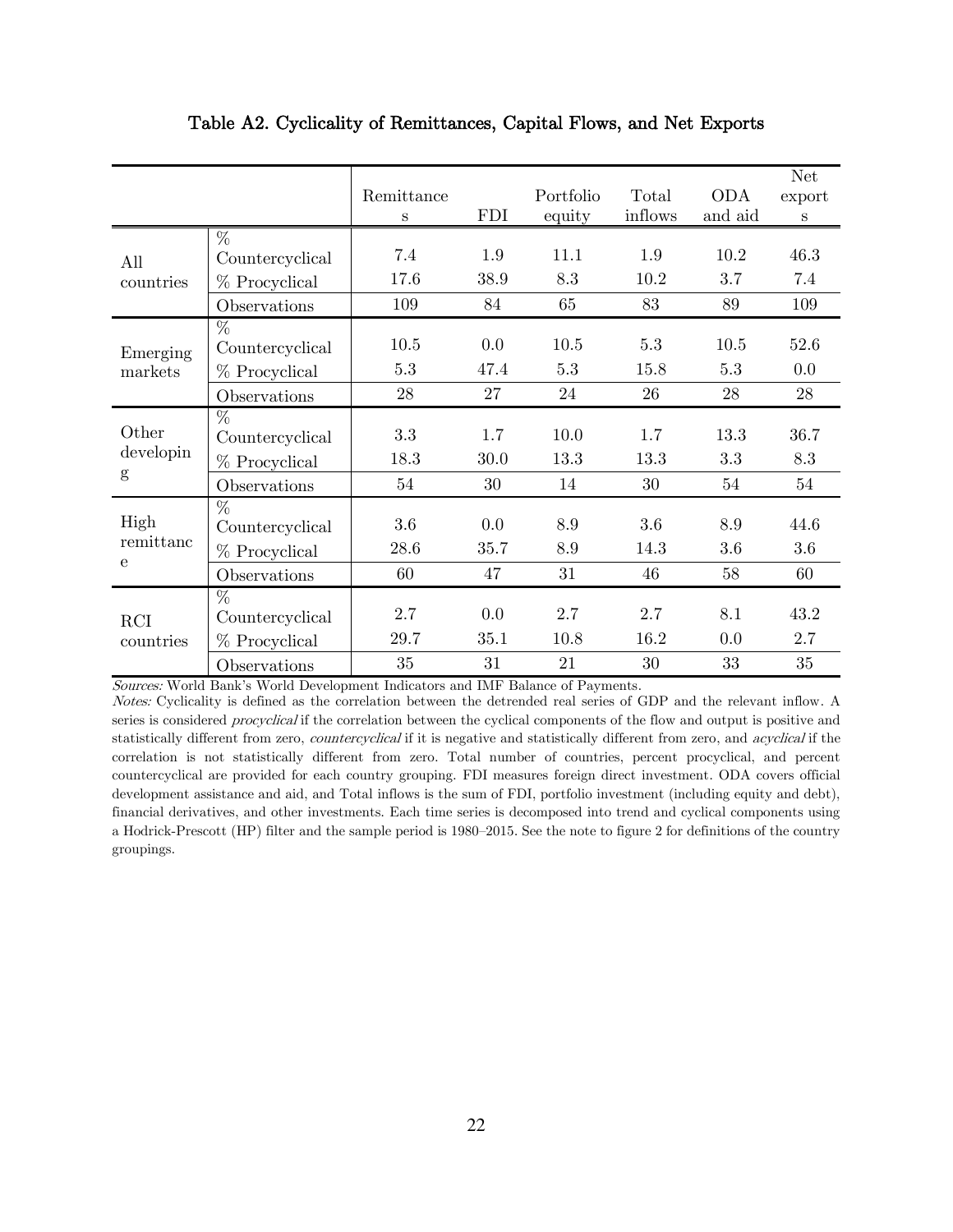| $\rm Country$           | Year                               | Country                 | Year                         |
|-------------------------|------------------------------------|-------------------------|------------------------------|
| Albania*                | 1997, 2009, 2012                   | Lao P.D.R.              | 1997, 2008                   |
| Argentina               | 1998, 2001                         | Latvia*                 | 1998, 2008                   |
| Armenia*                | 1996, 1999, 2001, 2010, 2012       | $Lebanon*$              | 2004, 2010                   |
| Australia               | 1991, 1998, 2005, 2008             | Lithuania               | 1999, 2000, 2008             |
| Austria                 | 1997, 1998, 2002, 2006, 2009       | Macedonia, FYR*         | 2002, 2007, 2009, 2010       |
| Bangladesh              | 1993, 2010                         | Malaysia                | 2005, 2008                   |
| Belarus                 | 1998, 2003, 2008, 2012             | $Mexico*$               | 1994, 2008, 2011             |
| Belgium*                | 2004, 2006, 2008                   | Moldova*                | 1998, 2009                   |
| Bolivia*                | 1999, 2006                         | Mongolia*               | 2006, 2009, 2013             |
| Bosnia and Herzegovina* | 2003, 2008                         | Morocco                 | 2009                         |
| Botswana                | 2007, 2010                         | Mozambique              | 2002, 2004, 2006             |
| <b>Brazil</b>           | 1993, 1995, 1999, 2008             | Nepal                   | 1992, 1995, 1998, 2001       |
| Bulgaria*               | 1994, 2008                         | Netherlands             | 1999, 2004, 2008, 2011       |
| $Cambodia*$             | 1997, 2000, 2009                   | New Zealand             | 1997, 2005, 2008             |
| Canada                  | 1995, 2008                         | Nicaragua*              | 1995, 2004                   |
| Chile                   | 1993, 1995, 2000, 2008             | Norway                  | 1997, 2001, 2005, 2007       |
| China                   | 2001, 2008, 2012                   | Pakistan                | 1995, 1997, 2008, 2009, 2010 |
| $Cvprus*$               | 2009                               | Paraguay                | 2007, 2009                   |
| $C_{\text{roatia}}$ *   | 1998, 2004, 2010                   | $Peru^*$                | 1992, 1998, 2005, 2008       |
| Czech Republic          | 1996, 2003, 2006, 2008             | Philippines*            | 1993, 1996, 2004             |
| Denmark                 | 1994, 2001, 2008, 2011             | Poland*                 | 2001, 2008                   |
| Ecuador                 | 1996, 2008, 2009                   | Portugal                | 1992, 2002, 2004, 2008, 2011 |
| El Salvador             | 2003, 2004, 2009, 2012             | Romania<br>Russian      | 1995, 1998, 1999, 2008       |
| Estonia <sup>*</sup>    | 1994, 1998, 2000, 2008             | Federation              | 1996, 1998, 2008             |
| Ethiopia                | 1993, 2004, 2007, 2012             | Slovak Republic*        | 1998, 1999, 2002, 2003, 2010 |
| Finland                 | 2001, 2003, 2009, 2012             | Slovenia                | 1997, 2001, 2008             |
| France                  | 2001, 2008                         | South Africa            | 1998, 2000, 2008             |
| $Georgia*$              | 1999, 2009                         | Spain                   | 1992, 1994, 2001, 2008       |
| Germany                 | 1994, 2000, 2008                   | Sri Lanka               | 1994, 1995, 1998, 2008       |
| Greece                  | 1992, 1995, 1997, 2006, 2009, 2010 | Sweden                  | 1997, 2001, 2008             |
| Guatemala               | 1995, 2008                         | Switzerland             | 2001, 2008                   |
| Haiti                   | 2007, 2009                         | Tajikistan*             | 2008                         |
| $Hungary*$              | 1992, 1994, 1996, 2000, 2002, 2009 | Thailand                | 1992, 1996, 2007, 2008, 2011 |
| India <sup>*</sup>      | 1992, 2008                         | Tunisia <sup>*</sup>    | 2012                         |
| Indonesia               | 1997, 2006                         | Turkey                  | 1994, 1999, 2001, 2007, 2008 |
| Ireland                 | 1994, 2001, 2008                   | $Ukraise**$             | 1998, 2008                   |
| Israel                  | 1996, 1998, 2001, 2007, 2011       | United Kingdom          | 2001, 2006, 2008             |
| Italy                   | 1992, 1999, 2000, 2007             | United States           | 1998, 2001, 2008             |
| Japan                   | 1992, 1996, 1998, 2005, 2008       | Uruguay                 | 2002                         |
| $Jordan*$               | 1992, 2001, 2003, 2007             | Venezuela, RB           | 2006, 2008, 2012             |
| Kazakhstan              | 1998, 2000, 2007                   | $V$ ietnam <sup>*</sup> | 2008                         |
| Korea, Rep.             | 1997, 2008                         | Zimbabwe                | 1993                         |
| Kyrgyz Republic*        | 1997, 2008, 2010                   |                         |                              |

Table A3. List of Sudden Stop Events

Sources: IMF Balance of Payments.

Notes: Sudden stops are defined following Forbes and Warnock (2012). See section 4 for details. RCI [Remittance and Capital Flow Intensive] countries are denoted by "\*". In addition, RCI include Dominican Republic, Egypt, Ghana, Honduras, Madagascar, Mali, and Niger, which have not had a sudden stop episode during the sample period.